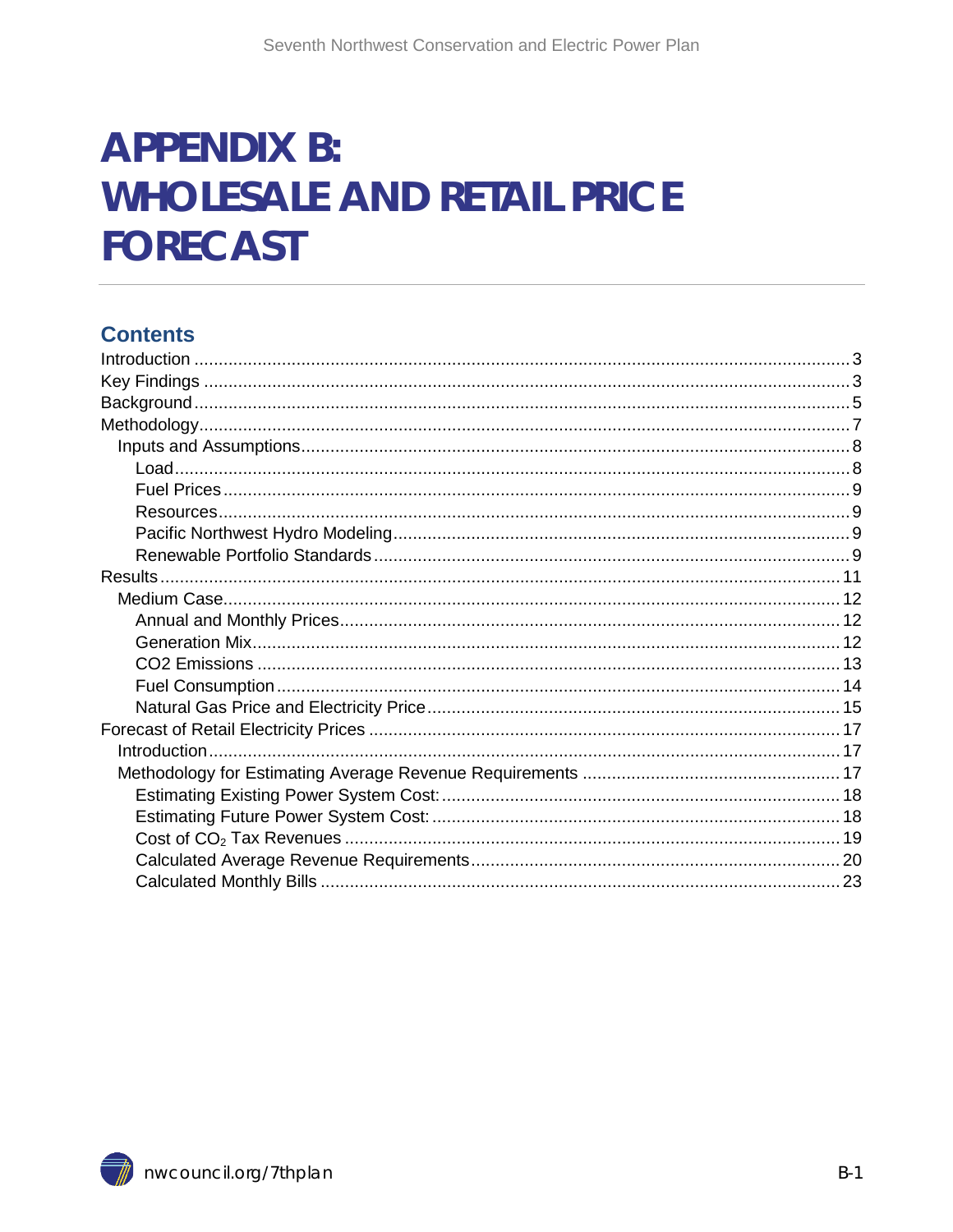### **List of Figures and Tables**

| Figure B - 11: Average Revenue Requirement (\$/MWh) Disaggregated by Component 19               |    |
|-------------------------------------------------------------------------------------------------|----|
|                                                                                                 |    |
| Table B - 4: Annual Average Revenue Requirement per mega-watt hours in \$2012/MWh - Excluding   |    |
|                                                                                                 | 21 |
| Table B - 5: Annual Average Revenue Requirement per mega-watt hours in \$2012/MWh - Including   |    |
| CO <sub>2</sub> Cost                                                                            | 22 |
| Figure B - 12: Comparison of Historic Revenue Collected and Future Revenue Requirement          |    |
| Indexed to 2012.                                                                                | 23 |
| Table B - 6: Average Residential Bills for Least Cost Resource Strategy by Scenario - CO2 Tax   |    |
|                                                                                                 | 24 |
|                                                                                                 | 24 |
| Table B - 7: Average Residential Bills for Least Cost Resource Strategy by Scenario - Including |    |
|                                                                                                 |    |
|                                                                                                 |    |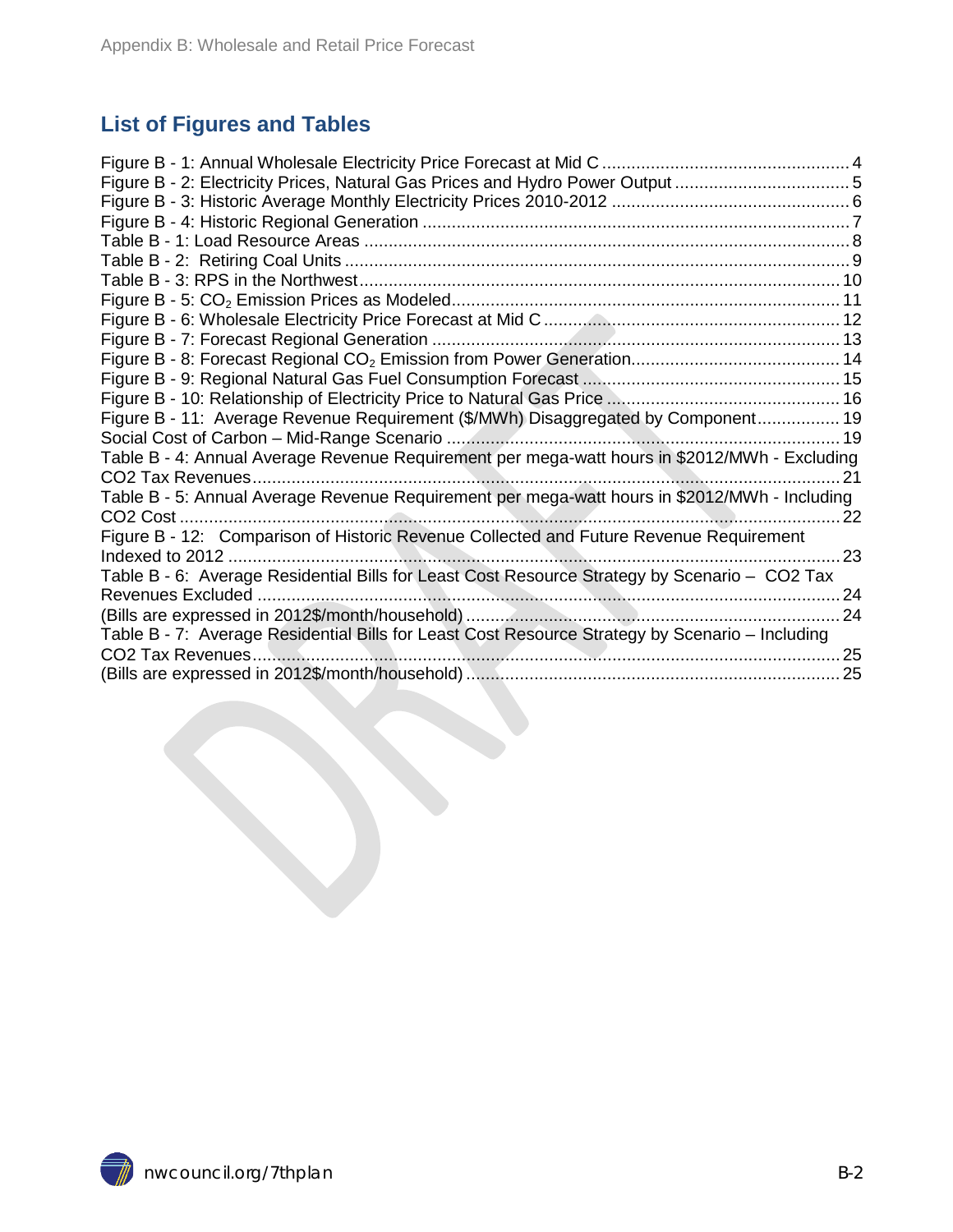## <span id="page-2-0"></span>INTRODUCTION

The Council periodically updates a 20-year forecast of electric power prices, representing the future price of electricity traded on the wholesale spot market at the Mid-Columbia (Mid C) trading hub. The forecast is an input to the Regional Portfolio Model (RPM). It provides the benchmark quarterly power price under average fuel price, hydropower generation, and demand conditions. The RPM creates excursions below and above the price forecast to reflect the volatility and uncertainty in future wholesale electricity prices.

The Council uses the AURORAxmp Electricity Market Model as provided by EPIS, Inc. to develop the wholesale electricity price forecast. This is an hourly dispatch model which calculates an electricity price based on the variable cost of the marginal generating unit. The key price drivers include:

- 1. Electricity load
- 2. Fuel price delivered to generation
- 3. Existing and new generation capabilities and costs
- 4. Renewable Portfolio Standards which drive new resource builds
- 5. Greenhouse gas emission policies

## <span id="page-2-1"></span>KEY FINDINGS

Prices for wholesale electricity at the Mid-Columbia trading hub remain relatively low, reflecting the abundance of low-variable cost generation from hydropower and wind, as well as continued low natural gas fuel prices. The average wholesale electricity price in 2014 was \$32.50/MWh. By 2035 prices are forecast to range from \$33 to \$60 per MWh in 2012 dollars. Although the dominant generating resource in the region is hydropower, natural gas fired plants are often the marginal generating unit for any given hour. Therefore, natural gas prices exert a strong influence on the wholesale electricity price, making the natural gas price forecast a key input. The upper and lower bounds for the forecast wholesale electricity price were set by the associated high and low natural gas price forecast. It's important to note that the region depends on externally sourced gas supplies from Western Canada and the U.S. Rockies.

Five primary forecast cases were developed for this forecast cycle.

- 1. Medium medium forecasts for electricity load and fuel price
- 2. High Demand high electricity load forecast
- 3. Low Demand low electricity load forecast
- 4. High Fuel high fuel-price forecast (primarily natural gas)
- 5. Low Fuel low fuel-price forecast (primarily natural gas)

Figure B - 1 displays the wholesale electricity price results for the five cases on an average annual basis. Note that the high fuel and low fuel cases provide the boundaries for the range of expected prices.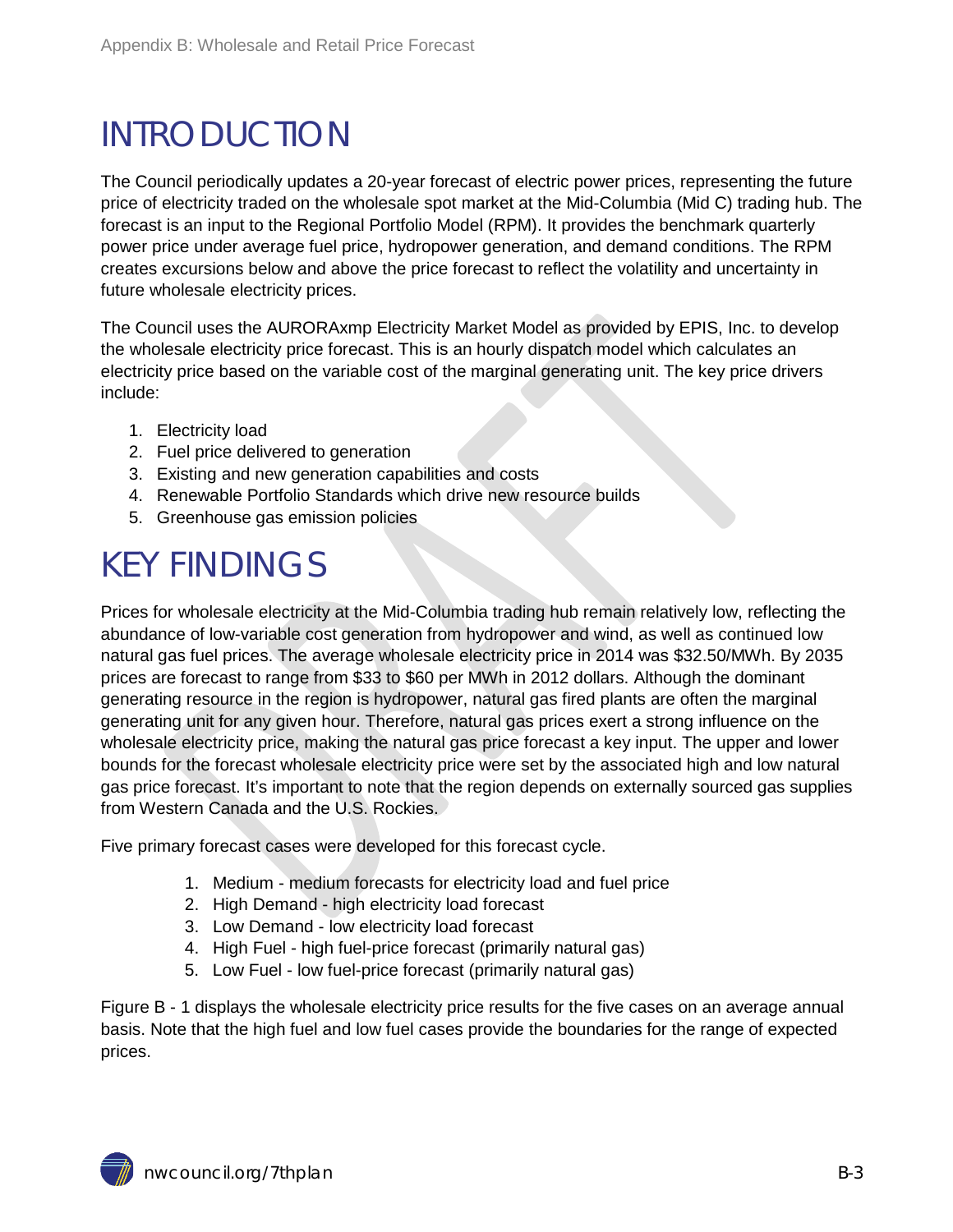<span id="page-3-1"></span>

Figure B - 1: Annual Wholesale Electricity Price Forecast at Mid C

In summary, the key findings from the forecast are as follows:

- 1. The primary factors acting to keep wholesale electricity prices low are
	- a. Low natural gas prices due to robust supplies in North America
	- b. Existing hydro power in the region supplies around 60 % of the generation at low-variable cost
	- c. Regional load growth remains slow
	- d. Renewable Portfolio Standards are driving new resource development such as wind power, which have low-variable costs due to the lack of dependence on fuel
- 2. Natural gas prices can act as a general indicator of where wholesale electricity prices are headed in the region
- <span id="page-3-0"></span>3. Planned Coal plant retirements in the region will
	- a. Result in lower regional  $CO<sub>2</sub>$  emissions over time as lower emitting natural gas-fired generation and renewable power supplant the power supplied by coal
	- b. Further enhance the influence of natural gas prices on electricity prices and a as gas plants become the primary marginal resource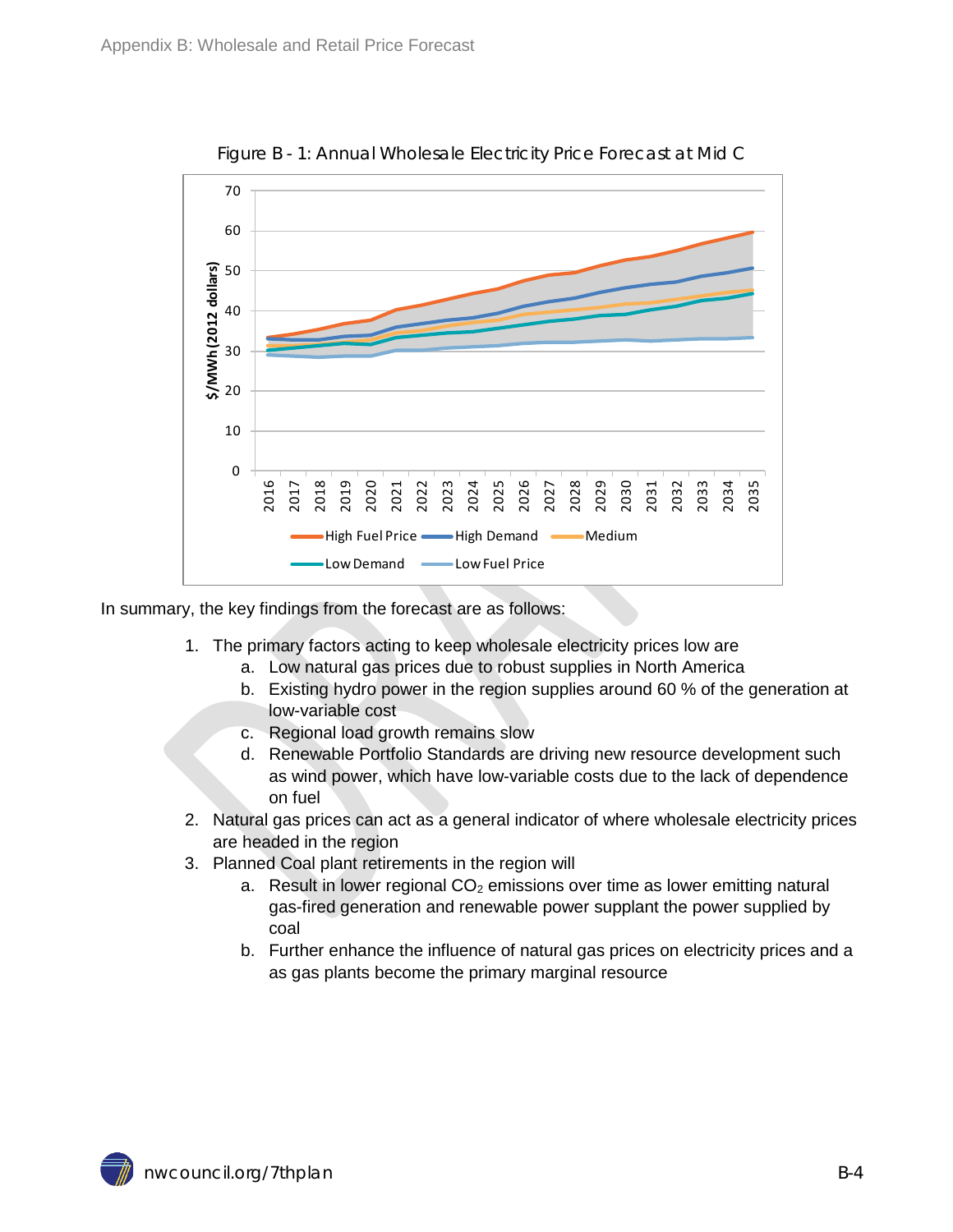## BACKGROUND

The Mid C hub, one of 8 electricity trading hubs in the Western United States, represents an aggregation of the electricity market for the Northwest. Many factors can impact prices from year to year, such as the level of demand for electricity (weather and economy driven), fuel prices used for generation, and regional hydro power conditions. For example, with strong hydro conditions, more hydro power generation may occur, reducing the need for other more expensive power sources, such as coal and natural gas. In years of high demand for natural gas demand, fuel prices may rise and bring electricity prices up with them.

Figure B - 2 highlights wholesale electricity prices, natural gas prices, and regional hydro power output over the past 11 years. Over this time frame, on an annual basis, electricity prices hit a low in the year 2012. This same year also experienced the lowest natural gas prices along with strong hydro power generation. Electricity prices hit a high in 2005, while gas prices were also at a high point and hydro power generation was at a low point.

<span id="page-4-0"></span>



Electricity prices in the Northwest often exhibit a seasonal pattern. Typically, lower prices occur in the spring and early summer when hydro run-off and wind generation are peaking, and prices run higher in the winter with cold weather and higher gas prices. Figure B - 3 shows the average monthly electricity prices at the Mid C for the years 2010 through 2012 where the effect of excess supply is reflected in very low prices in the months of May and June. On-peak hours are defined as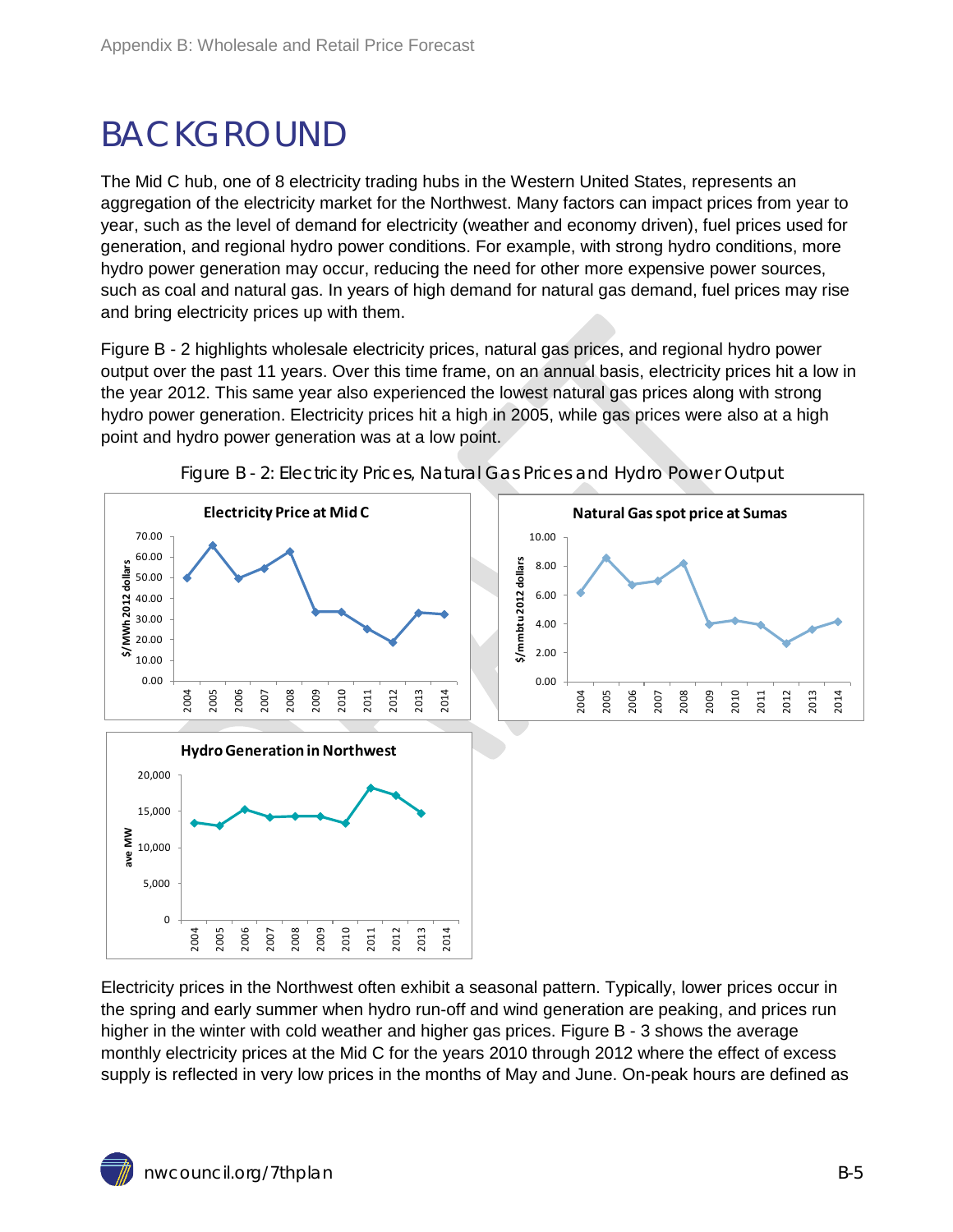<span id="page-5-0"></span>the morning through evening hours when demand is highest, while off-peak hours include the later night time and early morning hours.



Figure B - 3: Historic Average Monthly Electricity Prices 2010-2012

In addition to hydropower, there are four other primary sources of power in the Northwest: coal, natural gas, nuclear, and wind. For the years 2004 through 2013, on average, hydropower supplied 60 percent of the region's generation. However, hydropower's contribution to the region can vary from year to year depending on the water conditions. Coal and natural gas fired generation in region comprised, on average, 31 percent of the region's generation over the same time period, while winds' share has been steadily increasing. Figure B - 4 displays the percentage of overall regional generation by resource type.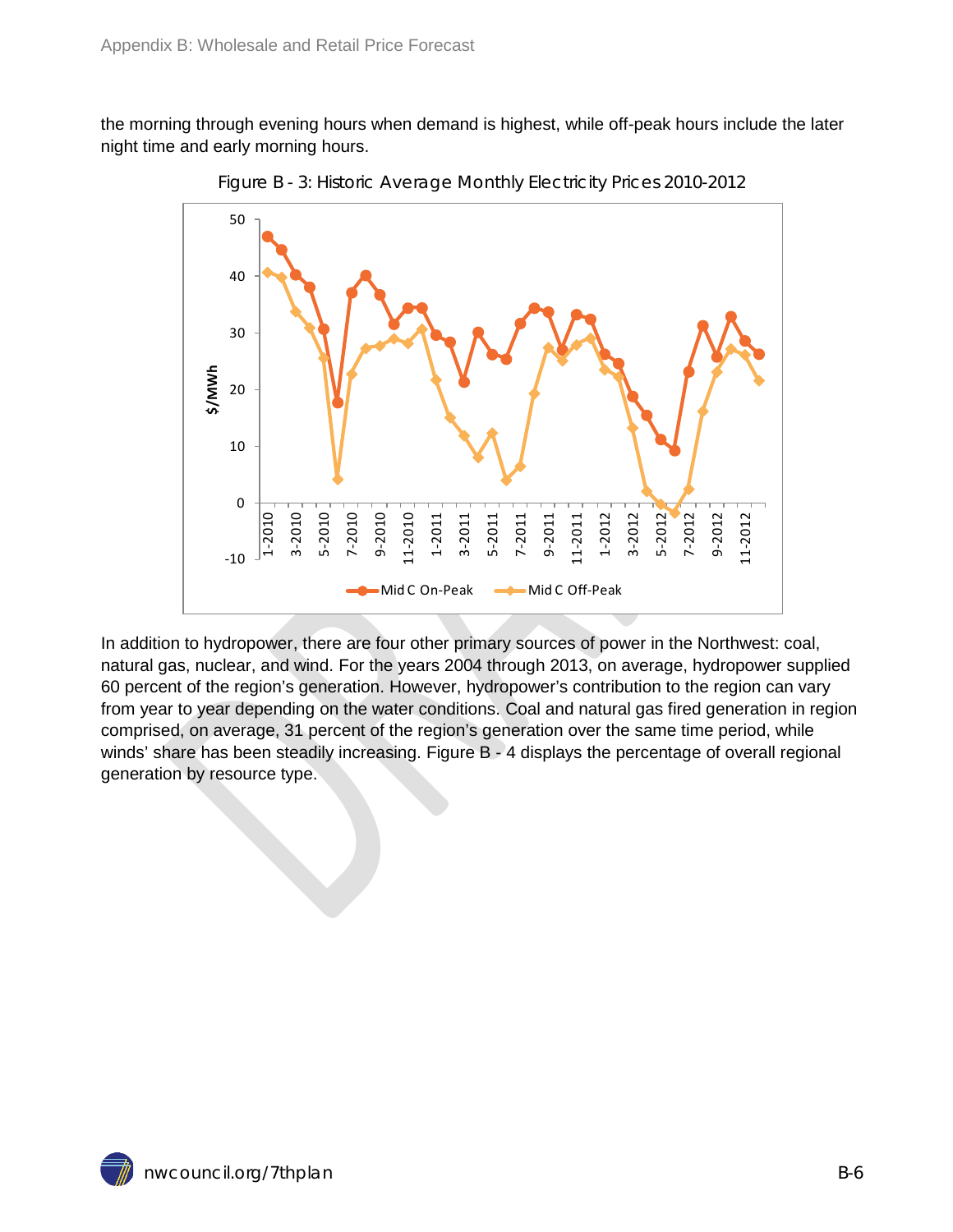<span id="page-6-1"></span>

Figure B - 4: Historic Regional Generation

Hydropower and wind power sources have low-variable costs which can act to keep electricity prices low. For natural gas generation, the price of fuel is a key determinant of the plant's variable cost, and since gas plants are often the marginal generating units which set electricity prices, the price paid for natural gas fuel can directly influence wholesale electricity prices.

## <span id="page-6-0"></span>METHODOLOGY

One of the key tools the Council uses to produce the forecast is the AURORAxmp Electricity Market Model provided by EPIS. This is an economic dispatch model which means that electricity prices are based on the variable cost of the most expensive generating plant (marginal plant) or increment of load curtailment required for meeting load for each hour of the forecast period. Plant dispatch is simulated for 16 load-resource areas or zones which comprise the Western Electricity Coordinating Council (WECC). Each of the 16 zones are modeled to reflect their unique characteristics in terms of transmission constraints, load forecasts, existing generating units, scheduled project additions and retirements, fuel price forecasts, and new resource options. The dispatch model may add discretionary new resources within zones on an economic basis to maintain capacity reserve requirements or to provide energy. The demand within a zone may be served by native generation, curtailment or by imports from other zones based on economic decisions if the transmission capability exists. Transmission interconnections are characterized by transfer capacity, losses and wheeling costs. In addition to meeting demand, planning reserve margin targets are included in the model. These targets are based on the single highest hour of demand during the year.

The modeling process involves two main steps. First, a congruent set of assumptions and inputs (load, fuel prices, resource availability and costs, etc.) is established and a long-term resource optimization run is performed. This run will set any economically driven capacity additions or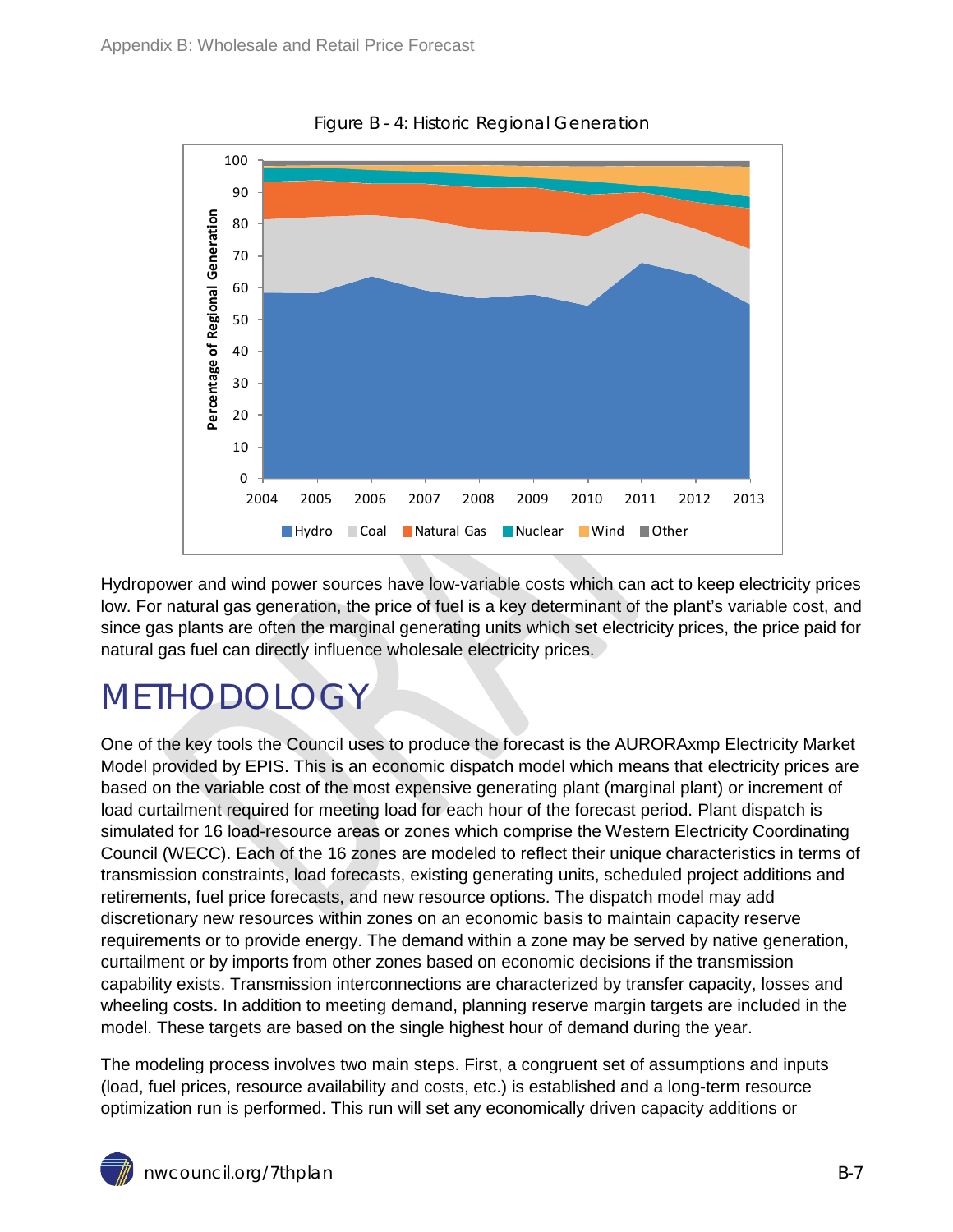retirements over the planning horizon. Then an hourly dispatch run is completed to determine electricity prices for each zone. In addition to electricity prices, the model can also be used to evaluate generation mix, fuel consumption, and  $CO<sub>2</sub>$  emission levels.

Sixteen zones or load-resource areas were used to model the WECC electric reliability area. Table B – 1 provides a summary. In this forecast, the region referenced as Northwest is composed of the zones Pacific Northwest Eastside (PNWE), Pacific Northwest Westside (PNWW), and Idaho South (ID S). The reference 4-State Region has the Northwest region plus Montana East. The forecast prices in the PNW East zone are used to represent the Mid C wholesale electricity pricing hub.

<span id="page-7-2"></span>

| Zone Name               | Geographic Area                                                   |
|-------------------------|-------------------------------------------------------------------|
| <b>PNW East</b>         | Eastern Oregon, Eastern Washington, Avista Idaho, Northern Idaho, |
|                         | Western Montana                                                   |
| <b>PNW West</b>         | Western Oregon, Western Washington, PacifiCorp CA area            |
| S Idaho                 | Southern Idaho including Idaho Power and PacifiCorp Idaho areas   |
| E Montana               | Montana east of the Continental Divide                            |
| California North        | California north of Path 15                                       |
| California South        | California south of Path 15                                       |
| Wyoming                 | Wyoming                                                           |
| Colorado                | Colorado                                                          |
| <b>New Mexico</b>       | <b>New Mexico</b>                                                 |
| Arizona                 | Arizona                                                           |
| Utah                    | Utah                                                              |
| Nevada North            | Sierra Pacific area                                               |
| Nevada South            | Nevada Power area                                                 |
| <b>British Columbia</b> | British Columbia Canada                                           |
| Alberta                 | Alberta Canada                                                    |
| Baja                    | WECC interconnected grid in Baja CA                               |

|  | Table B - 1: Load Resource Areas |  |
|--|----------------------------------|--|
|  |                                  |  |

### <span id="page-7-0"></span>Inputs and Assumptions

#### <span id="page-7-1"></span>Load

The load values input into the dispatch model are net of conservation. The energy and peak load forecasts for the 4-State Northwest zones were based on the Council's 2014 Demand Forecast. For the remaining zones, results from the Western Electricity Coordinating Council Transmission Expansion Planning Policy Committee were used. High and low forecasts were built around the medium forecast. On an average annual load basis, the high forecast case was seven percent higher than the medium forecast, and the low forecast case was nine percent lower than the medium case.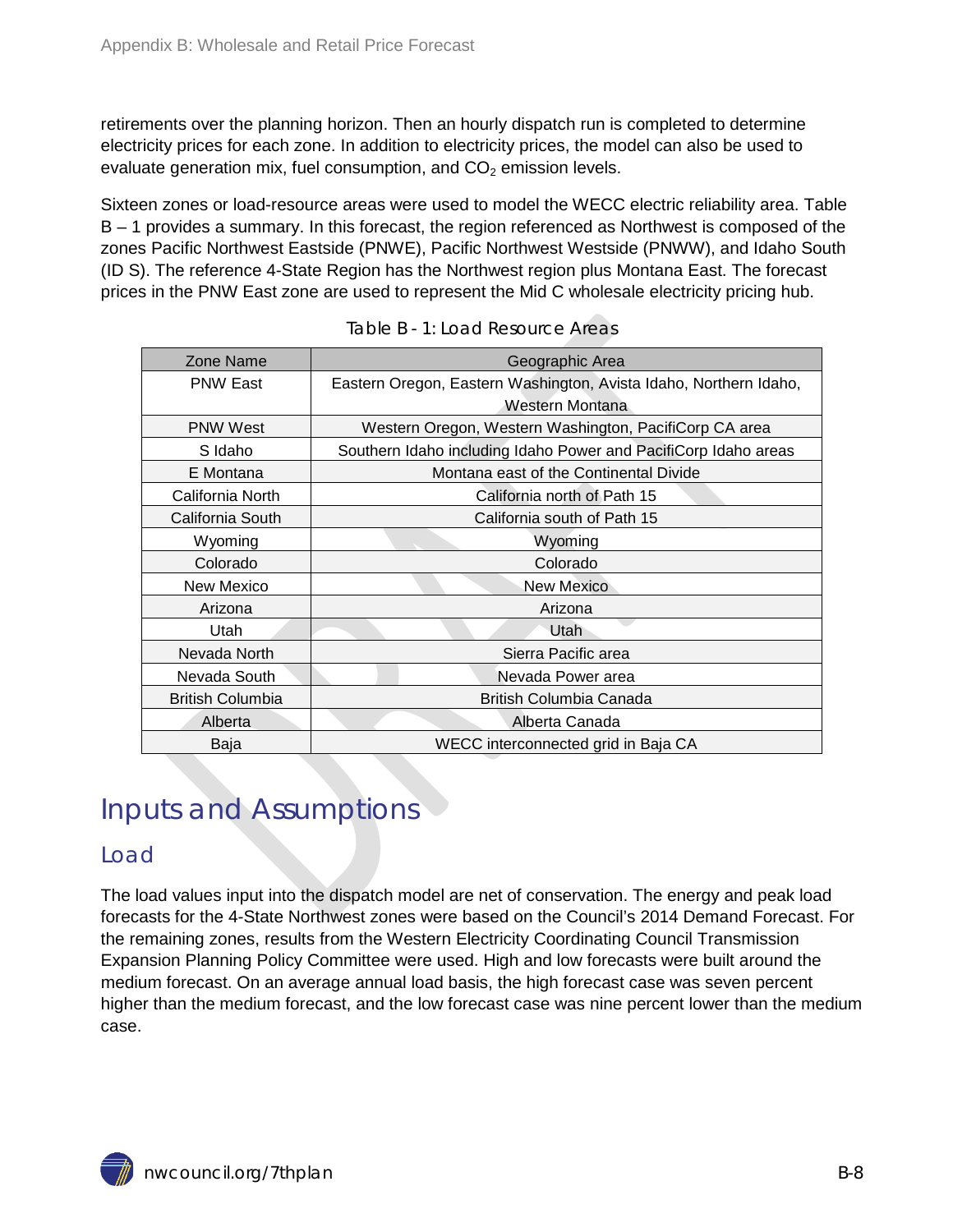### <span id="page-8-0"></span>Fuel Prices

The fuel price inputs for each zone were based on updated natural gas and coal forecasts from the Council's fuel model. This is a fundamentals gas model which estimates prices at western gas hubs. High and low fuel price forecasts were also developed around the medium forecast. The high price case was 31 percent higher than the medium case on an average annual basis, while the low price case was 26 percent lower than the medium case. The high and low bands around the gas price assume there is more room for prices to run higher; it's generally accepted that there is a floor to prices at which there would be a cut back on drilling rigs, resulting in a more firm lower price band.

#### <span id="page-8-1"></span>Resources

A comprehensive update of the resource base for the dispatch model was completed. The data sources included the 2012 EIA-860 Annual Electric Generation Data Report, the Council's Northwest Generating Resource database, and the Council's resource tracking worksheets. As in previous Council forecasts, projects under construction and resources in advanced development are considered to be committed and completed as scheduled.

Announced retirements are assumed to occur when scheduled. Several coal plants, including Boardman, Centralia and North Valmy in the Northwest are assumed to close by 2026. Table B - 2 contains a list of a few key coal unit retirements with dates and capacity.

<span id="page-8-4"></span>

| <b>Unit</b> | Zone     | <b>Fuel</b> | <b>Retirement</b> | <b>Installed</b>   |
|-------------|----------|-------------|-------------------|--------------------|
|             |          |             | Year              | <b>Capacity MW</b> |
| Corette 1   | MT E     | Coal        | 2015              | 154                |
| Boardman 1  | PNW E    | Coal        | 2020              | 585                |
| Centralia 1 | PNW W    | Coal        | 2020              | 670                |
| Centralia 2 | PNW W    | Coal        | 2025              | 670                |
| North Valmy | Nevada N | Coal        | 2025              | 522                |

|  | Table B - 2: Retiring Coal Units |  |
|--|----------------------------------|--|

### <span id="page-8-2"></span>Pacific Northwest Hydro Modeling

To simulate Pacific Northwest hydroelectric generation in AURORAxmp, annual average capacity factors and monthly shape factors were calculated for the three load-resource areas: PNW West, PNW East, and S Idaho based on historic data. The data set was comprised of 80 years of stream flow data from the years of 1929 through 2008.

### <span id="page-8-3"></span>Renewable Portfolio Standards

Washington, Oregon, and Montana have all passed renewable portfolio standards (RPS) in which a certain percentage of qualifying utilities' electricity sales are required to be produced from renewable resources. While each state has a unique standard with varying factors (e.g. eligible resources, technology minimums, banking provisions), they all have the same overall objective to encourage the development and procurement of renewable resources in the Pacific Northwest over the next decade or so.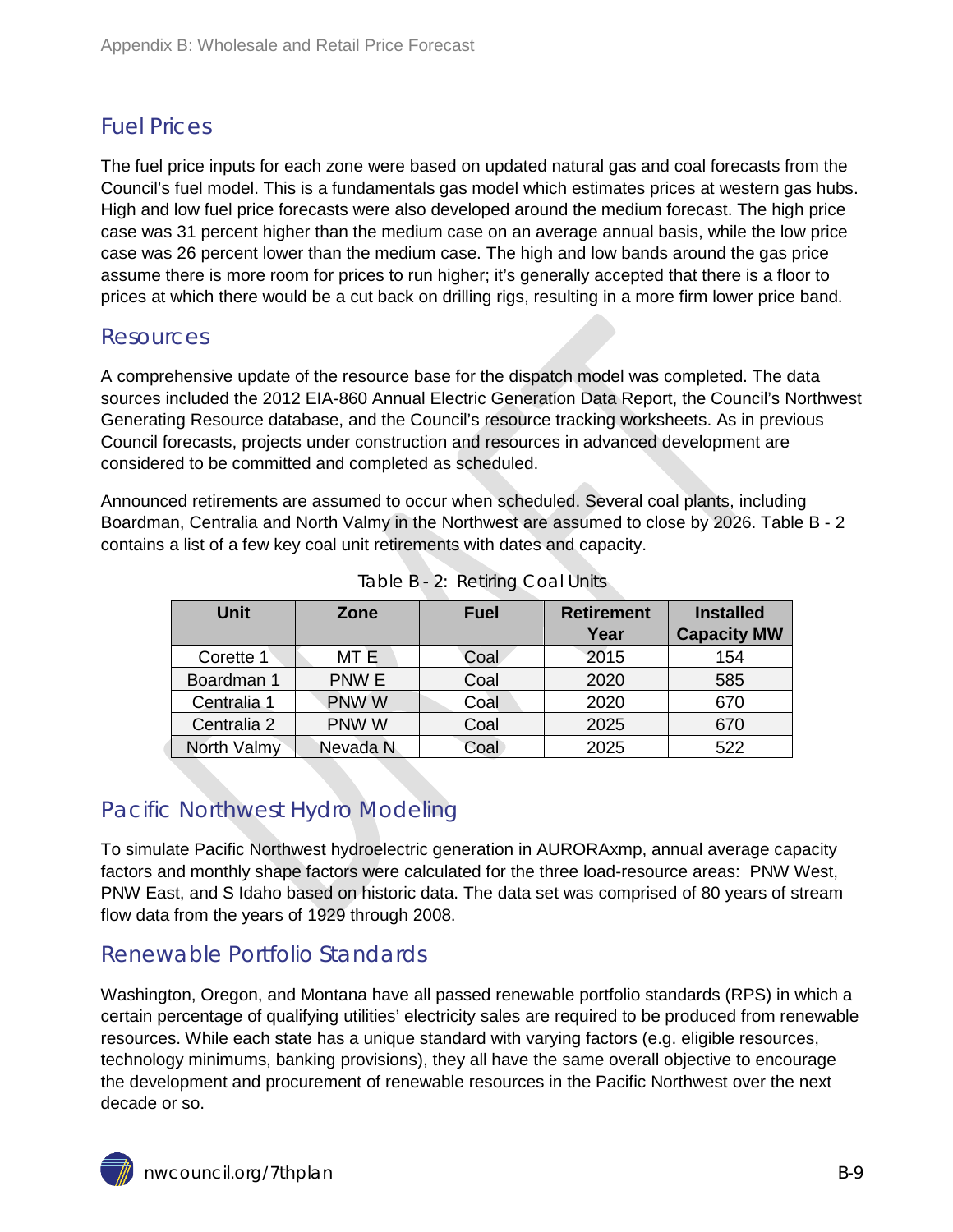<span id="page-9-0"></span>

|          | Montana      | Oregon       | Washington   |
|----------|--------------|--------------|--------------|
| Standard | 10% in 2010  | 5% in 2011   | 3% in 2012   |
|          | 15% in 2015* | 15% in 2015  | 9% in 2016   |
|          |              | 20% in 2020  | 15% in 2020* |
|          |              | 25% in 2025* |              |

\* and each year thereafter

So far, the region has been on track, and ahead, in meeting most of the interim targets set by the renewable portfolio standards. The significant development of wind power in the late 2000's and early 2010's set the region as a whole up to be in good shape until around 2020, when further renewable resource acquisition will be needed to meet the final goals.

### CO2 Regulatory Policy

 $CO<sub>2</sub>$  emission pricing policies can impact electricity prices by attaching an emission cost to fossil fuel generation, and by influencing decisions to incorporate more non-emitting resources into the generation mix. In the Western US, California implemented a Cap and Trade program for carbon in 2013 and the British Columbia Parliament begin imposing a carbon tax in 2008.

A  $CO<sub>2</sub>$  price curve for the California Cap and Trade program was implemented in the model as a cost in terms of \$/ton of CO<sub>2</sub> emitted for generation residing in the two California zones. In addition, a hurdle rate expressed in \$/MWh was applied to energy that was imported to California based on emitting intensity. The initial cost point for the  $CO<sub>2</sub>$  cost curve was based on the  $CO<sub>2</sub>$  allowance price from the California Air Resources Board Quarterly Auction, and was increased each year at an annual rate of 5 percent as suggested by the Resources Board.

British Columbia instituted a carbon tax in July of 2008 at \$10/metric ton  $CO<sub>2</sub>$ , and increased the tax five dollars per year until reaching \$30/metric ton in 2012. For this forecasting cycle, it is expected that the tax would remain at the \$30 level for the forecast horizon. This price for carbon was attached to  $CO<sub>2</sub>$  emitting resources that reside within British Columbia.

The  $CO<sub>2</sub>$  price curves which were used in the model are shown in Figure B-5.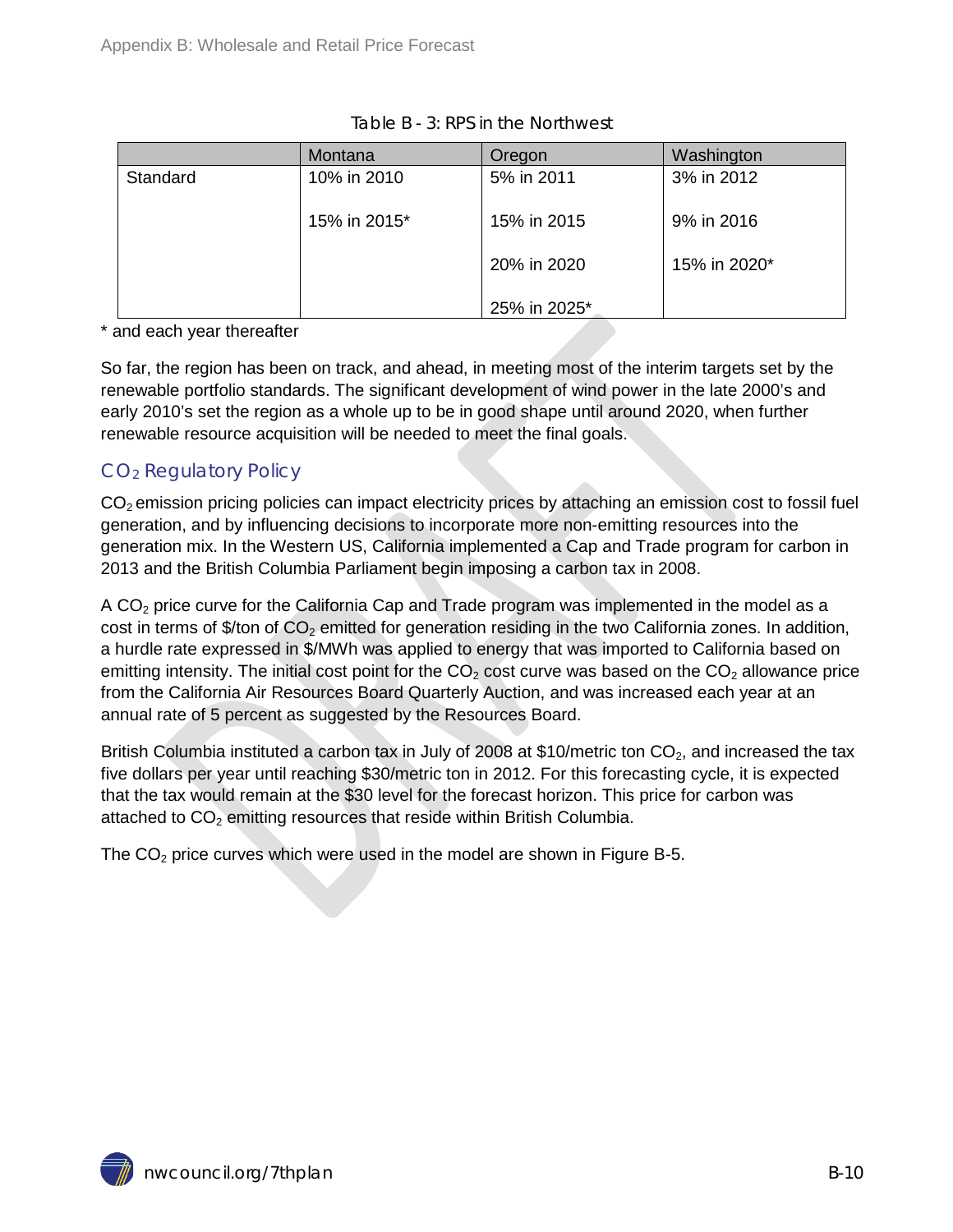<span id="page-10-1"></span>

Figure B - 5: CO2 Emission Prices as Modeled

### <span id="page-10-0"></span>RESULTS

Five primary forecast cases were defined and run through the AURORAxmp pricing model:

- 1. Medium
- 2. High Demand
- 3. Low Demand
- 4. High Fuel
- 5. Low Fuel

For each of the cases, the same RPS and Greenhouse Gas policies were assumed, as well as average hydro conditions. The *Medium* case used the medium forecasts for electricity load and natural gas, and coal fuel prices. For the *High Demand* case, load was adjusted up by approximately seven percent while keeping the medium fuel price forecast. In the *Low Demand* case, load was adjusted down by approximately nine percent from the medium case. In the *High Fuel* case, the medium demand forecast was used, but fuel prices were increased by roughly 31 percent. In the *Low Fuel* case, the fuel price forecast was dropped by approximately 26 percent as seen in Figure B - 1, the *High Fuel* and *Low Fuel* cases provided the upper and lower bounds for the wholesale electricity price forecast range.

In addition to electricity prices, other outputs from the forecast model include generation output by type,  $CO<sub>2</sub>$  emission levels, and fuel consumption.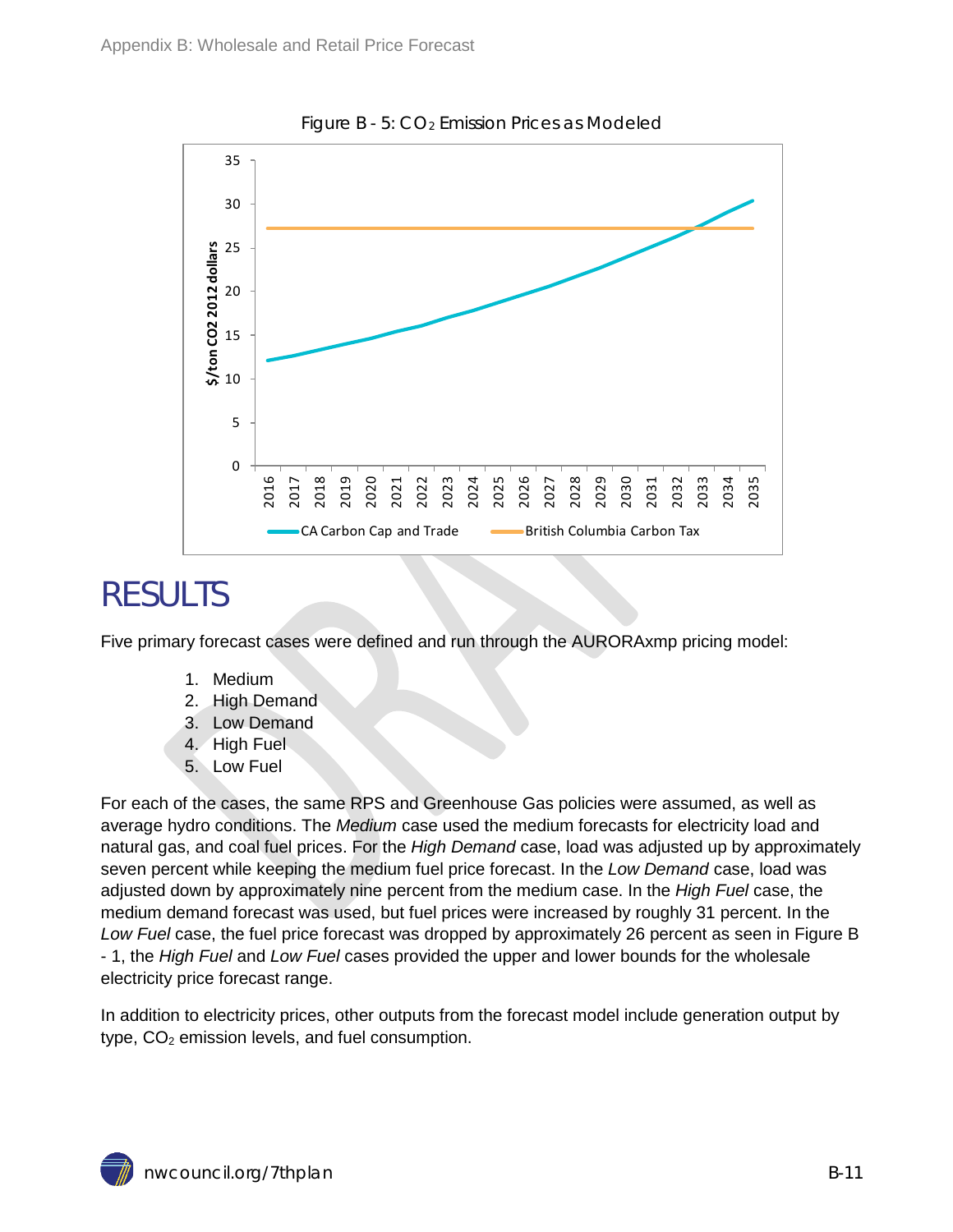### <span id="page-11-0"></span>Medium Case

Under medium forecast conditions (load, fuel, hydro) and current greenhouse gas emission policies, the price for electricity at the Mid C in real 2012 dollars is expected to increase from year to year at an average rate of 2 percent. Prices generally follow annual increases in fuel price. The largest annual jumps in electricity price occur in the years 2021 and 2026, following expected closures of regional coal plants (Boardman and Centralia 1 in 2020, Centralia 2 in 2025). However these price increases remain modest (see Figure B-6).

### <span id="page-11-1"></span>Annual and Monthly Prices

Figure B - 6 displays the wholesale electricity price forecast broken out into high and low load hours on an annual and monthly basis. Heavy load hours are defined as the morning through evening hours when demand is highest, while the light load hours include the later night time and early morning hours. The seasonal effect of hydro and wind can be seen in the monthly prices. Typically prices are lowest in May and June with modest demand and strong hydro power generation, and highest in December and January when demand is highest under cold weather.

<span id="page-11-3"></span>



### <span id="page-11-2"></span>Generation Mix

Figure B - 7 shows the range of percentages that each resource type produces in the forecast model. Because average hydro conditions are assumed for each year, the range of generation from hydro power does not vary much from year to year in the forecast and is consistent with historic results. The percentage of generation from coal is seen to decline over time as coal plant retirements occur, while natural gas and wind generation increases.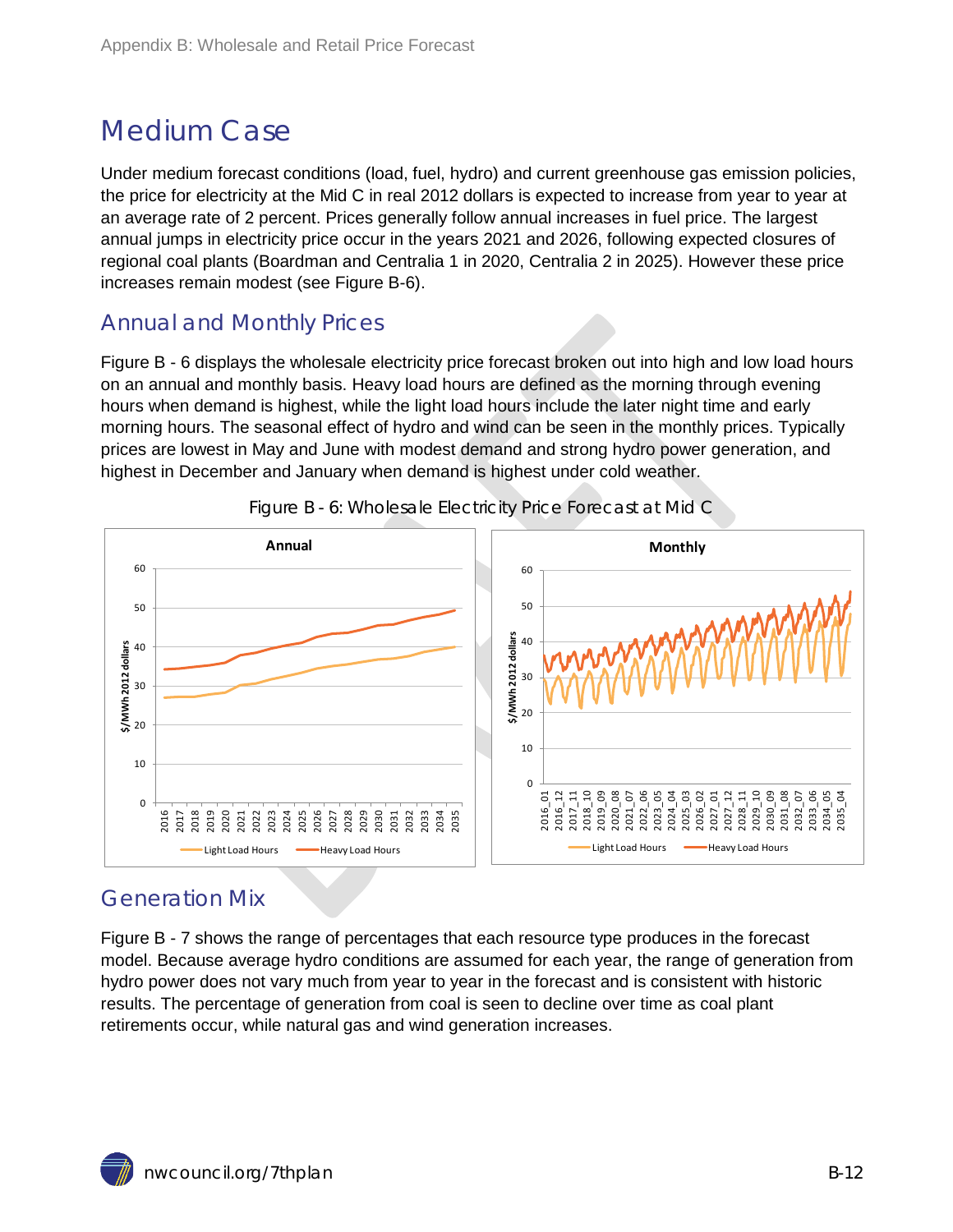<span id="page-12-1"></span>

Figure B - 7: Forecast Regional Generation

### <span id="page-12-0"></span>CO2 Emissions

In the Medium Forecast case,  $CO<sub>2</sub>$  emissions from regional power generation decline over time as the coal units in Boardman and Centralia are retired. On an intensity basis of pounds  $CO<sub>2</sub>$  per MWh of electricity produced, the forecast shows the region declining from 0.51 pounds per MWh in 2016 to 0.41 pounds per MWh by 2031. This includes all generating resources. On an intensity basis, the Northwest emits at a low rate relative to other regions due to the dominance of non-emitting hydro and wind power. Figure B - 8 displays  $CO<sub>2</sub>$  power generation emissions from the region on an annual basis. The effect of the coal unit retirements in 2020 and 2025 can clearly be seen in the chart.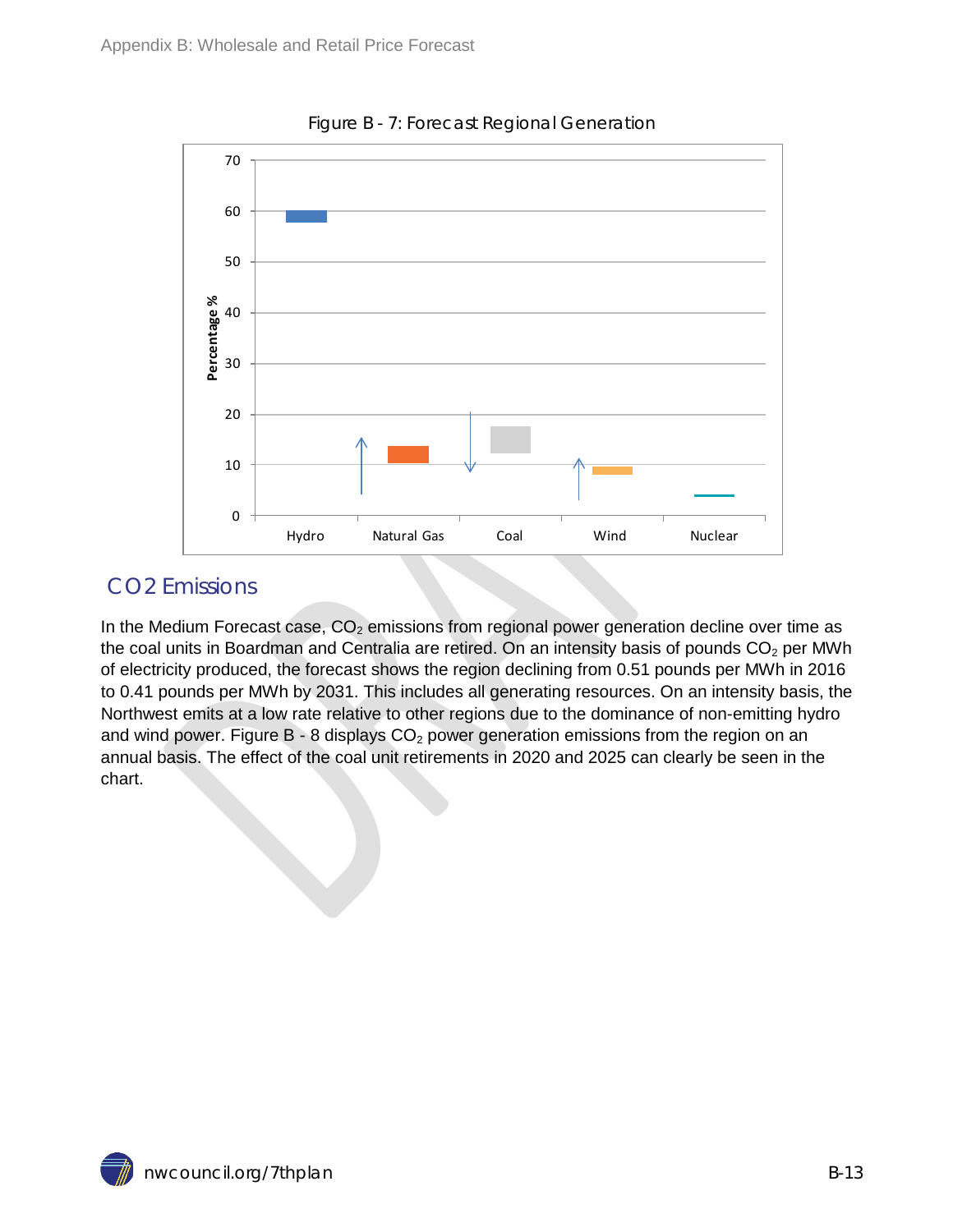<span id="page-13-1"></span>

Figure B - 8: Forecast Regional CO<sub>2</sub> Emission from Power Generation

### <span id="page-13-0"></span>Fuel Consumption

Consumption of natural gas jumps considerably with coal unit retirement in the forecast cases. Figure B - 9 displays natural gas fuel consumption for electricity generation in the region by year for the Medium, *High Fuel Price* and *Low Fuel Price* forecasts. In the *Medium* case, gas consumption jumps by 17 percent between 2020 and 2021, indicating that gas may initially fill in for the loss of coal fired generation. This could have implications for the regional natural gas infrastructure since some parts of the region could brush up against pipeline constraints. As expected, the price for natural gas figures in heavily on the amount purchased and consumed for power generation.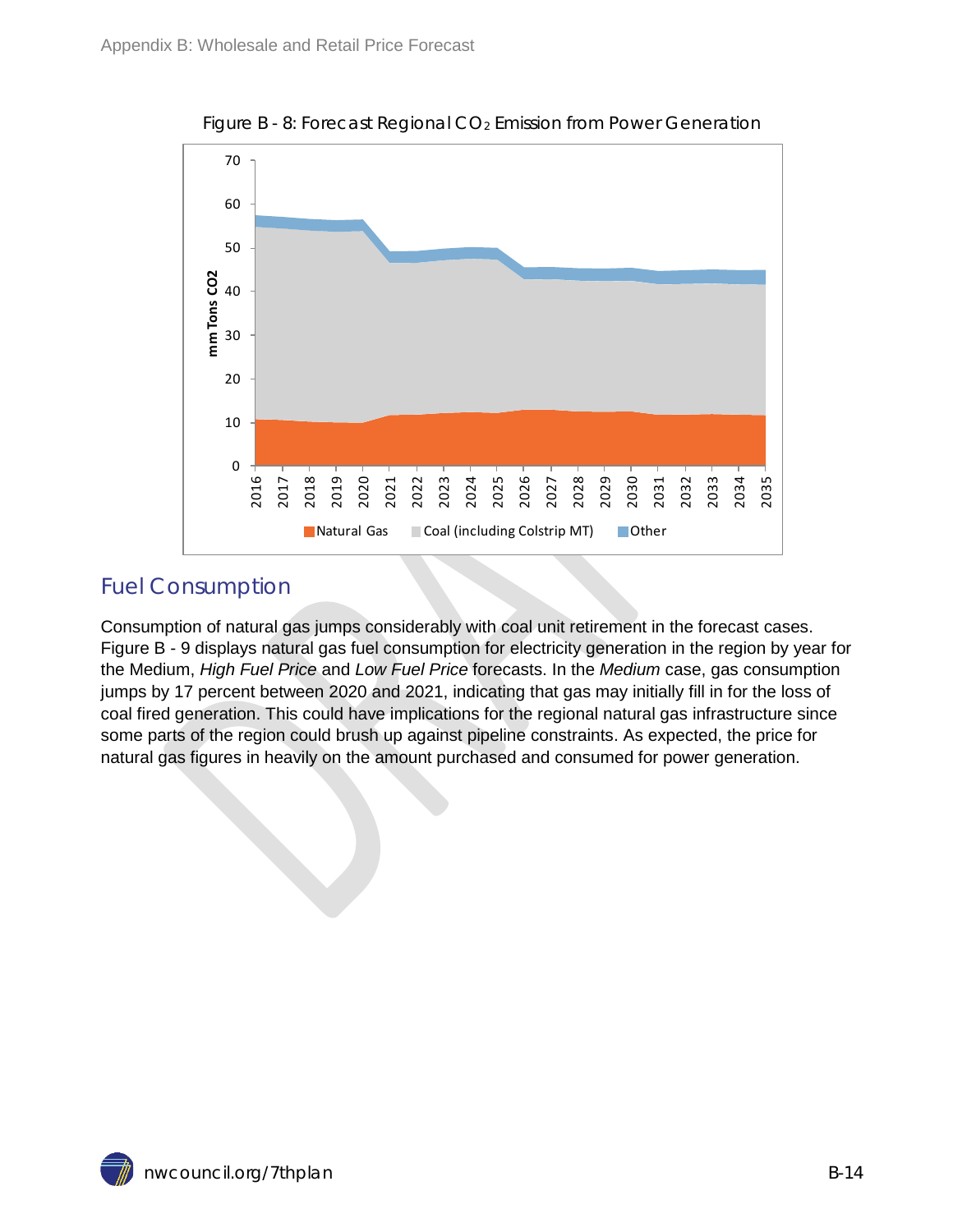<span id="page-14-1"></span>

Figure B - 9: Regional Natural Gas Fuel Consumption Forecast

### <span id="page-14-0"></span>Natural Gas Price and Electricity Price

As mentioned earlier, the price of natural gas used as fuel for generating electricity has a strong influence on wholesale electricity price, and this relationship is expected to continue in the future. Existing hydro and wind power provide low-variable cost (no on-going fuel related expenses) power to the region. Coal and especially natural gas fired plants (more easily dispatched) have larger variable costs and are therefore often the marginal generating unit which set wholesale electricity prices. A major variable cost component for gas plants is fuel consumption; therefore the price for the fuel that is consumed becomes highly influential. Moving forward, as the regional coal units retire through time, the Northwest may be even more influenced by the price of natural gas.

Figure B - 10 displays the relationship between the wholesale electricity price and natural gas price. Annual natural gas prices are shown on the x-axis, and corresponding annual electricity prices on the y-axis. The graph shows both historic and forecast data points from the Mid C and the Sumas gas pricing hub. The result is a linear relationship between gas and electricity, which suggests that it would be wise to spend time examining expectations around future natural gas prices in order to see where electricity prices may be headed.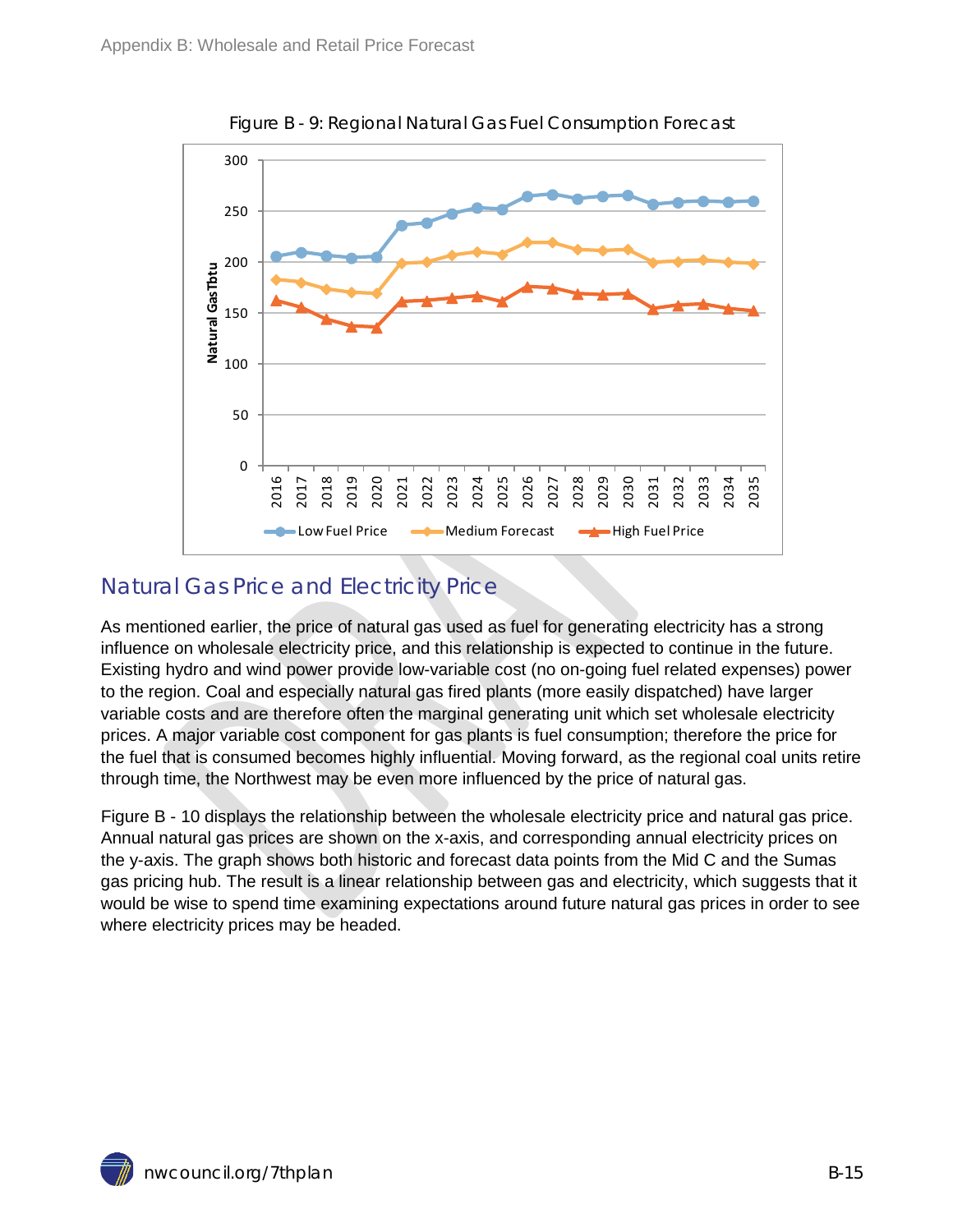<span id="page-15-0"></span>

Figure B - 10: Relationship of Electricity Price to Natural Gas Price

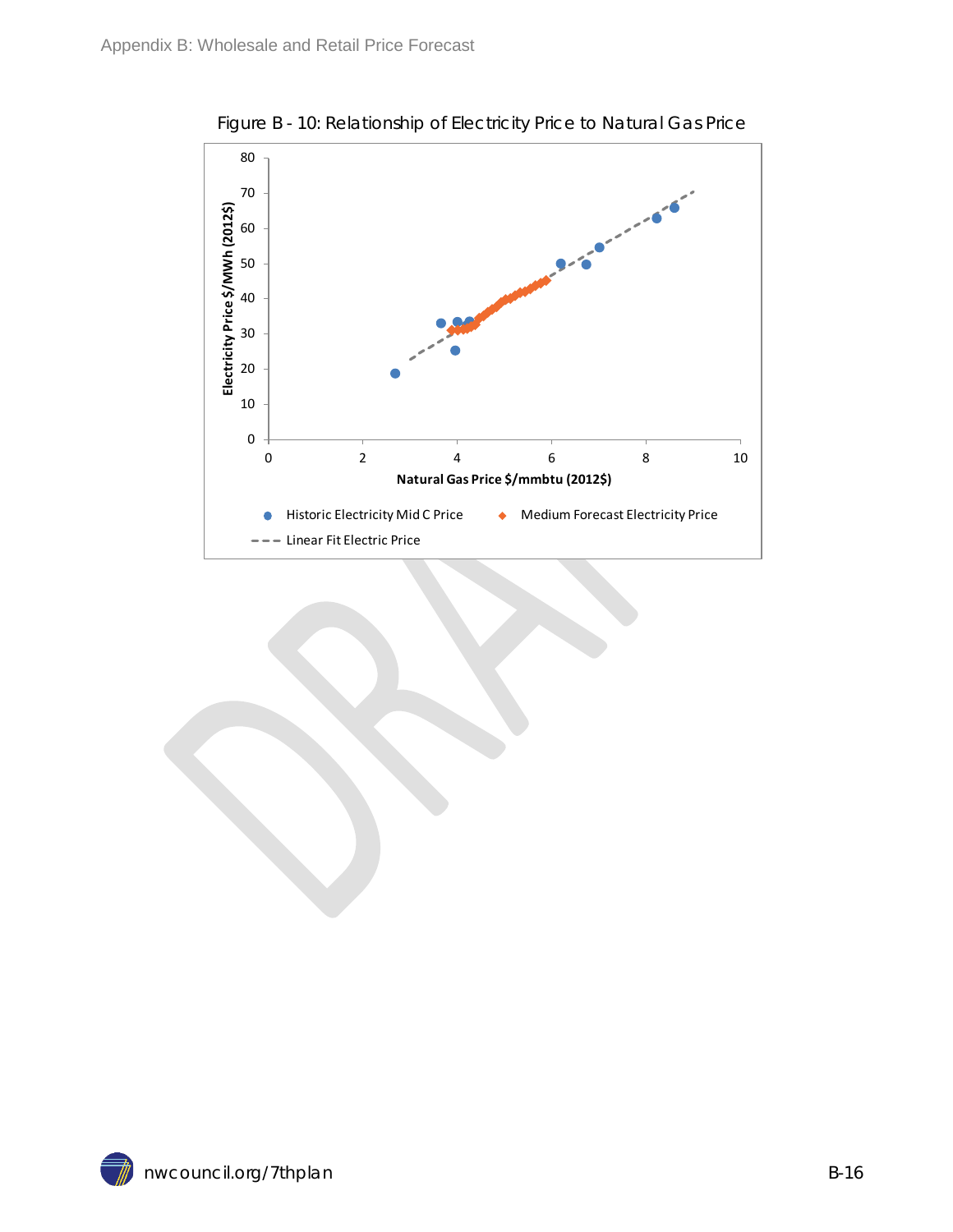## <span id="page-16-0"></span>FORECAST OF RETAIL ELECTRICITY PRICES Introduction

<span id="page-16-1"></span>This section presents the methodology used to estimate the average revenue requirement per megawatt-hour and average residential bills for the least risk resource plan under various scenarios. Revenue requirements are the amount of revenue a utility needs to collect to pay for all generation, transmission, distribution, conservation program and non-program costs, and for investor-owned utilities, the allowed return on capital investments. The average revenue requirement per megawatthour is calculated by dividing the total revenue requirement by the megawatt hours of sales to customers. Average residential bills are calculated by dividing the residential sector's share of total revenue requirement by number of residential customers. The scenarios are described in Chapter 3 ("Resource Strategy"). These average revenue requirements and bills reflect the impact of conservation investment,  $CO<sub>2</sub>$  tax revenues and the cost of other resources developed in the least cost resource strategy for each scenario.

It should be emphasized that these average revenue requirements per megawatt-hour are not intended to represent the Council's estimates of retail electricity rates. The methodology used to derive average revenue requirements per megawatt-hour is a gross simplification of the detailed calculations and regulatory approval process that is used to establish utility retail rates. Actual rate setting procedures and calculations will vary across utilities, class of customers and regulatory jurisdictions. The average revenue requirements per megawatt-hour calculations presented here are averaged across all customer classes, so relative changes among classes are not reflected. The results should, however, be valid for comparison across scenarios.

### <span id="page-16-2"></span>Methodology for Estimating Average Revenue Requirements

To estimate the average revenue requirement per megawatt-hour, the total regional revenue requirement in dollars is divided by the total regional retail sales of electricity. To calculate the total regional revenue requirement, the fixed cost of the existing power system that must be paid for was added to the average development and operational cost of the future power system across all 800 futures estimated by the RPM for each scenario. The fixed cost of the existing power system is assumed to remain unchanged at 2015 levels in real terms over the 20 year period covered by the Seventh Plan. This implicitly assumes that the capital additions to necessary to maintain the existing power system are exactly equal to the depreciation of the cost of the existing power system. The future system costs consist of the capital cost of the new resources and the non-capital cost of the existing and future power system. The future system cost is the cost calculated in the Regional Portfolio Model (RPM). The consumer's contribution to conservation measures is netted from the total system cost calculated in the RPM. The average revenue requirements per megawatt-hour and average residential monthly electric bills are an average of the revenue requirements and bills across all 800 possible futures.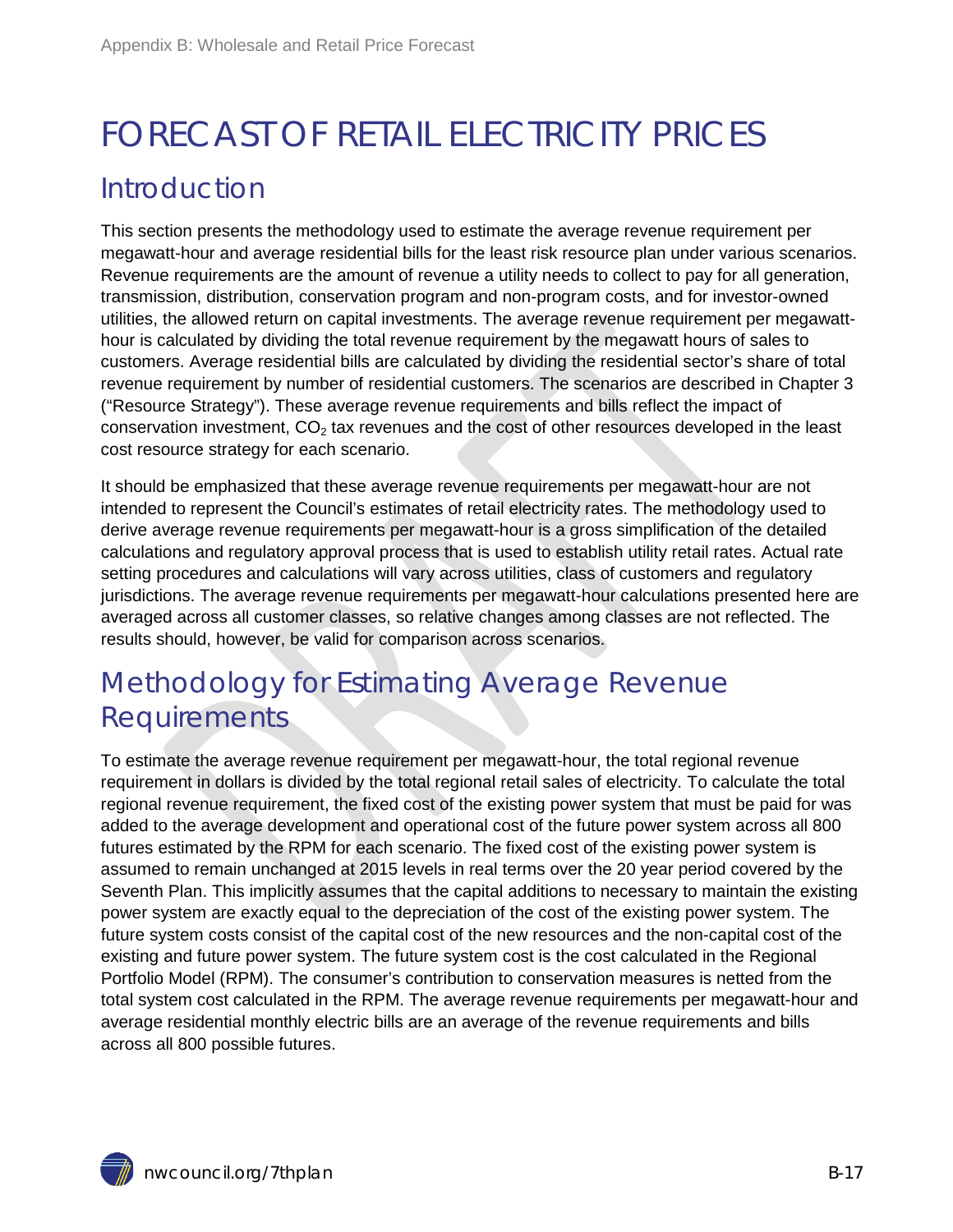### <span id="page-17-0"></span>Estimating Existing Power System Cost:

The total regional revenue from electricity sales for the Northwest power system in 2013, as reported by EIA-Form 861, was \$12.8 billion. The Council estimates that about 85 percent of that requirement, about \$10.8 billion per year, is the fixed costs of the existing system.

### <span id="page-17-1"></span>Estimating Future Power System Cost:

The cost of the future power system calculated in the Regional Portfolio Model (RPM) consists of levelized costs of conservation resources and capital and non-capital costs of other new resources as well as the variable cost of existing system. However, general practice among utilities for at least the last decade has been to "expense" their conservation expenditures, that is, to recover them in rates immediately rather than capitalize the expenditures and recover them (and accumulated interest) over the life of the conservation measures. To reflect this practice in the Council's estimates of average revenue requirement per megawatt-hour, estimated conservation costs "as incurred" were substituted for the levelized conservation costs<sup>[1](#page-0-0)</sup> used in the RPM. Based on recent history, \$420 million per year of conservation expenses were assumed to be included in the 2015 revenue requirement; so that conservation development expenses in the future would only increase revenue requirements to the extent they are higher than \$420 million per year.

To estimate these "as incurred" costs, Council staff converted the levelized costs of the conservation developed by the RPM into a single payment to be made at the time of the conservation measures' installation. This payment covers the full installation cost of the measures, and their administration cost over their lifetime, expressed as 2012 dollars per average megawatt of yearly savings. This approach assures the calculation method is consistent with the method used to develop the conservation supply curve costs used by the RPM. The average *total* cost per average megawatt of all conservation developed by the RPM over the 20 years covered by the Seventh Plan was estimated at \$6.25 million in 2012 dollars.

Since consumers traditionally share in the cost of conservation, not all of the \$6.25 per average megawatt cost must be recovered in utility revenue requirements. Based on historical experience in the region, the Council assumed that approximately 65 percent of the cost of conservation is paid by the utility system and, therefore, must be recovered in revenue requirements. Two further adjustments were made to reflect the fact that conservation savings defer investments in distribution and transmission and compensate for the 10 percent Regional Power Act Conservation Credit which was included in the original \$6.25 million per average megawatt costs. The result of these adjustments results in an average utility cost of \$3.01 million per average megawatt of conservation savings.

 $\overline{a}$ 

 $1$  The conservation premium used to select the level of conservation acquisition does not change the cost of conservation resources and the levelized cost of conservation and the cash-flow of expensed conservation do not differ greatly if conservation acquisition levels are increasing smoothly and do not have significant jumps from one year to next.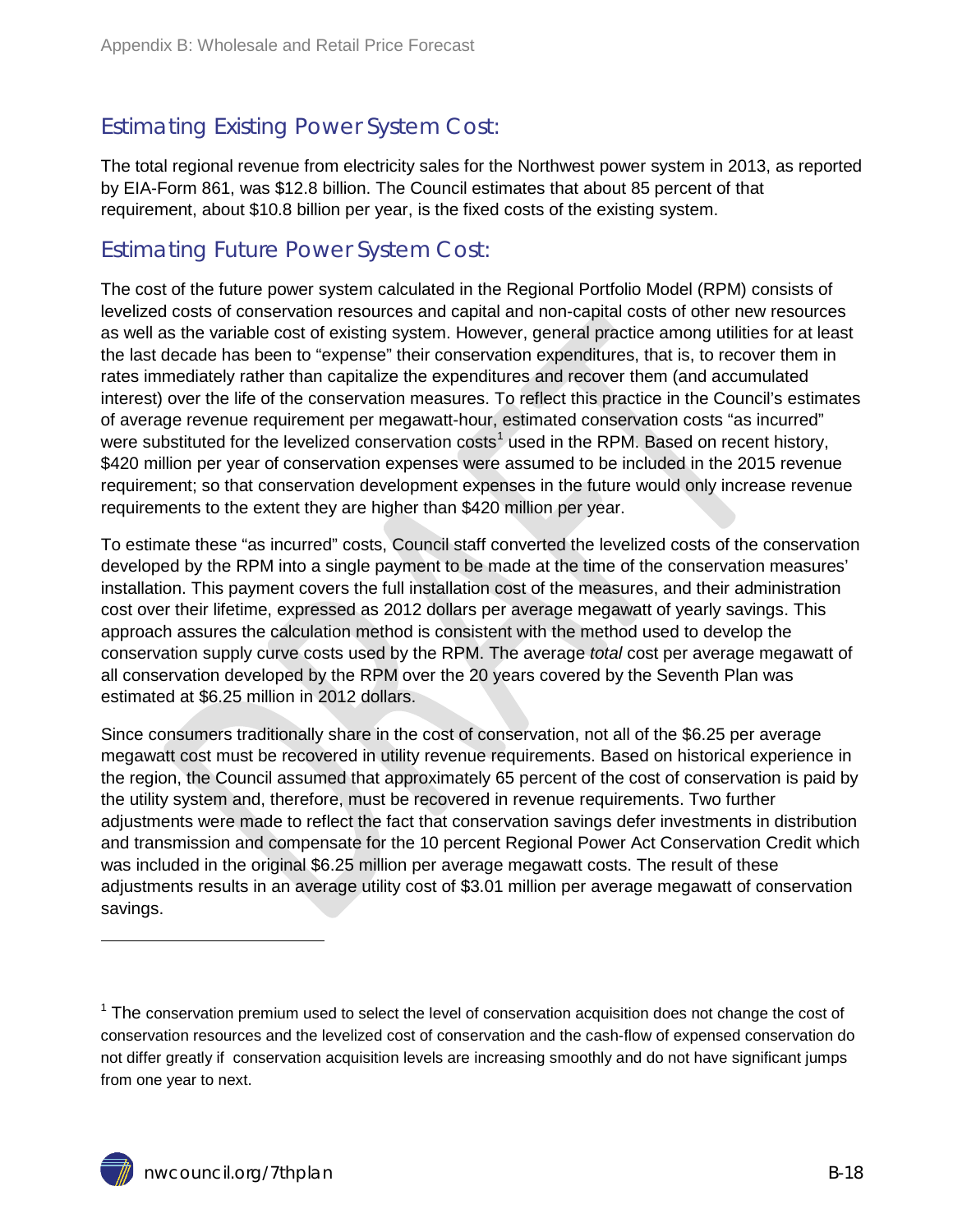### <span id="page-18-0"></span>Cost of  $CO<sub>2</sub>$  Tax Revenues

The default accounting in the RPM includes cost of  $CO<sub>2</sub>$  tax revenues, when they are assumed, as though a tax were paid on every ton of  $CO<sub>2</sub>$  emitted. However, given uncertainty regarding the impact of  $CO<sub>2</sub>$  costs on power system revenue requirements, the impacts on revenue requirements are calculated with and without  $CO<sub>2</sub>$  tax revenues. To the extent that  $CO<sub>2</sub>$  tax revenues are included in the power system revenue requirement, they are recovered from the consumers served by the generators emitting the  $CO<sub>2</sub>$ , regardless of whether the generators are physically in the region or not. That is,  $CO<sub>2</sub>$  emissions from power exported from the region are subtracted from  $CO<sub>2</sub>$  emissions due to regional load and  $CO<sub>2</sub>$  emissions from power imported to meet regional load are added to  $CO<sub>2</sub>$ emissions due to regional load. The addition of  $CO<sub>2</sub>$  tax revenues as though they are paid on every ton of emissions raises average revenue requirements by amounts that vary between \$6 and \$8 per megawatt-hour over most of the 2016-2035 period. Figure B-11 shows the relative magnitude of the cost of the existing and new power system as well as CO2 tax revenues for the Social Cost of Cabon – Mid-Range scenario. Tables B-4 and B-5 show the average revenue requirement for nine scenarios with and without carbon tax revenues..

<span id="page-18-3"></span><span id="page-18-1"></span>

<span id="page-18-2"></span>Figure B - 11: Average Revenue Requirement (\$/MWh) Disaggregated by Component Social Cost of Carbon – Mid-Range Scenario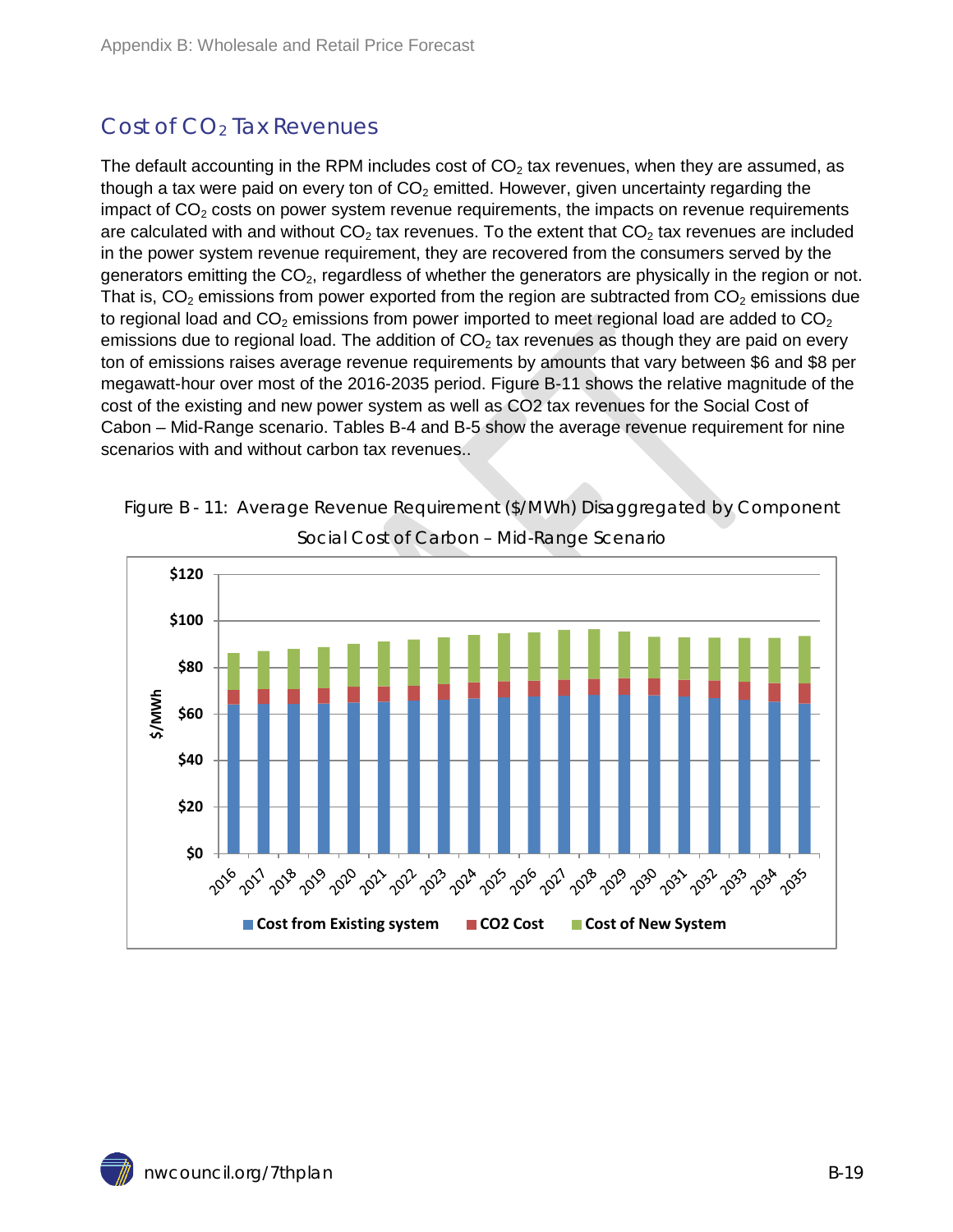### Calculated Average Revenue Requirements

The methodology described above results in the annual and levelized revenue requirements per megawatt-hour for the period 2016 through 2035. The results in Tables B-4 and B-5 illustrate nine of the scenarios described in Chapter 3. As an illustrative example, under the **Carbon Cost Risk** scenario the average revenue requirement increases from \$82 per megawatt-hour in 2016 to \$83 per megawatt-hour by 2035 if CO2 taxes are not borne by consumers and nearly \$89 per megawatthour in 2035 if they are.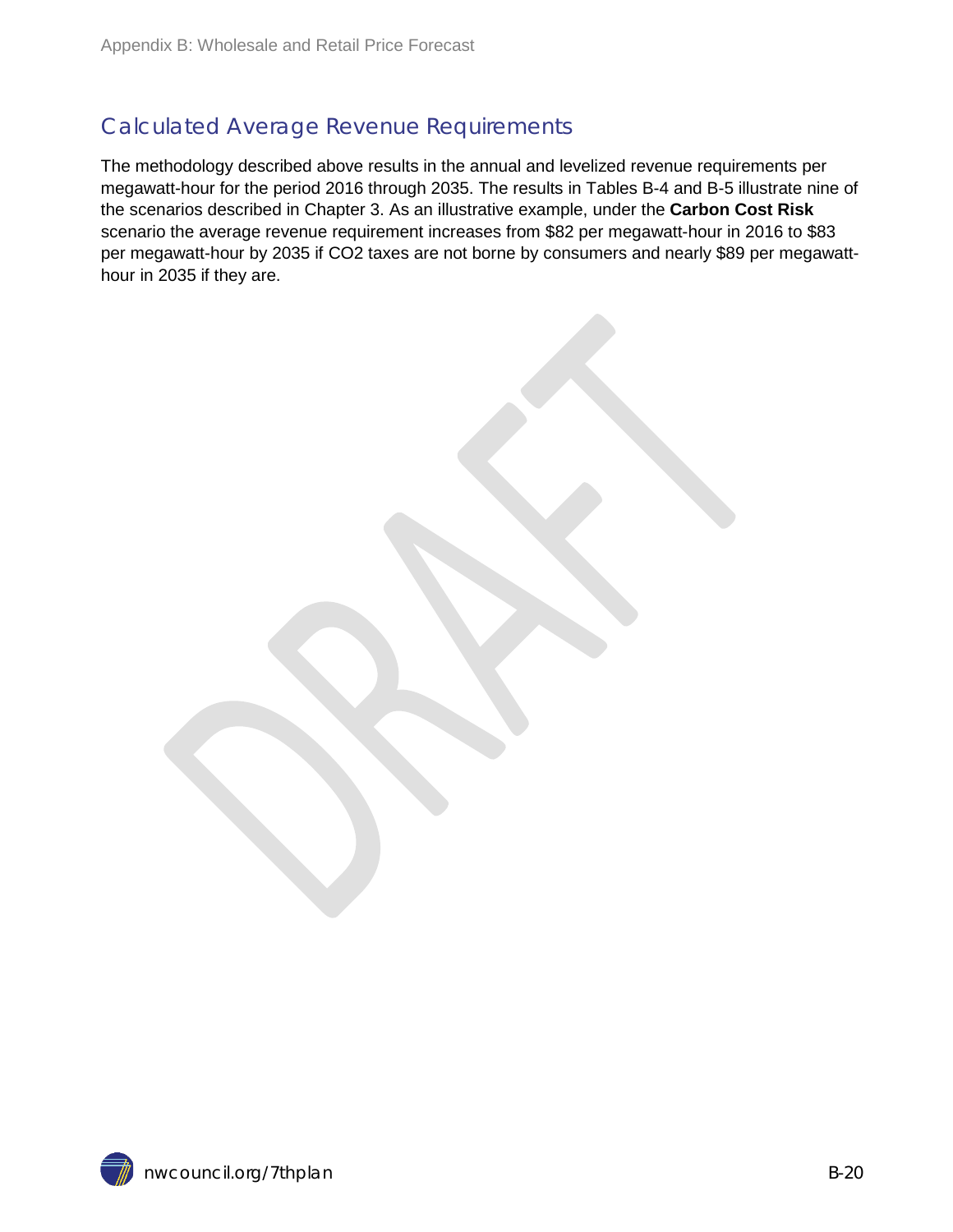<span id="page-20-0"></span>

|           | Existing | <b>Social Cost</b> | Carbon           | Maximum     | Unplanned        | Planned       |          | RPS <sup>@</sup> | Lower        |
|-----------|----------|--------------------|------------------|-------------|------------------|---------------|----------|------------------|--------------|
|           | Policy   | of Carbon          | <b>Cost Risk</b> | Carbon      | Loss of Major    | Loss of Major | Market   | 35%              | Conservation |
|           |          | - Mid-             |                  | Reduction - | Non GHG          | Non-GHG       | Reliance |                  |              |
|           |          | Range              |                  | Existing    | Emitting         | Emitting      |          |                  |              |
|           |          |                    |                  | Technology  | <b>Resources</b> | Resources     |          |                  |              |
| 2016      | 79.12    | 80.03              | 82.24            | 79.45       | 80.04            | 80.00         | 78.84    | 78.95            | 78.06        |
| 2017      | 79.65    | 80.70              | 82.58            | 80.14       | 80.69            | 80.72         | 79.19    | 79.45            | 78.25        |
| 2018      | 80.33    | 81.54              | 83.78            | 80.97       | 81.57            | 81.61         | 79.79    | 80.21            | 78.73        |
| 2019      | 80.97    | 82.14              | 84.18            | 81.73       | 82.16            | 82.23         | 80.35    | 80.90            | 79.00        |
| 2020      | 82.01    | 83.42              | 85.53            | 82.94       | 83.47            | 83.42         | 81.30    | 82.56            | 79.33        |
| 2021      | 83.02    | 84.57              | 86.11            | 84.06       | 84.76            | 84.67         | 82.20    | 86.72            | 79.77        |
| 2022      | 84.03    | 85.67              | 86.20            | 85.16       | 85.82            | 85.81         | 83.13    | 89.36            | 80.18        |
| 2023      | 84.79    | 86.34              | 86.60            | 87.22       | 86.50            | 86.47         |          | 91.53            | 80.87        |
| 2024      | 85.67    | 87.08              | 87.29            | 88.51       | 87.31            | 87.29         | 84.60    | 93.76            | 81.28        |
| 2025      | 86.24    | 87.70              | 87.10            | 89.20       | 87.91            | 87.84         | 85.05    | 96.74            | 81.56        |
| 2026      | 86.93    | 88.37              | 86.77            | 90.50       | 88.63            | 88.50         | 85.66    | 98.06            | 82.20        |
| 2027      | 87.73    | 89.33              | 87.82            | 93.26       | 89.80            | 89.63         |          | 98.47            | 83.21        |
| 2028      | 88.06    | 89.55              | 87.85            | 94.01       | 90.13            | 89.93         | 86.58    | 98.70            | 83.26        |
| 2029      | 86.83    | 88.41              | 86.63            | 93.64       | 89.07            | 88.80         | 85.29    | 97.22            | 83.91        |
| 2030      | 84.42    | 85.89              | 83.59            | 91.42       | 86.44            | 86.07         | 82.79    | 94.46            | 82.38        |
| 2031      | 83.55    | 85.69              | 84.11            | 90.72       | 86.58            | 86.08         | 81.90    | 93.50            | 82.17        |
| 2032      | 83.11    | 85.22              | 83.79            | 90.77       | 86.19            | 85.76         | 81.47    | 92.50            | 82.08        |
| 2033      | 82.57    | 84.99              | 83.11            | 90.18       | 85.82            | 85.47         | 80.90    | 91.73            | 82.38        |
| 2034      | 82.13    | 84.79              | 82.50            | 89.79       | 85.66            | 85.13         | 80.52    | 90.82            | 82.69        |
| 2035      | 82.24    | 84.94              | 83.05            | 90.19       | 85.91            | 85.38         | 80.74    | 90.22            | 83.61        |
|           |          |                    |                  |             |                  |               |          |                  |              |
| Levelized | \$90.97  | \$92.67            | \$92.76          | \$94.68     | \$93.03          | \$92.87       | \$89.83  | \$97.31          | \$88.22      |
| Annual    | 0.2%     | 0.3%               | 0.1%             | 0.7%        | 0.4%             | 0.3%          | 0.1%     | 0.7%             | 0.4%         |
| Rate of   |          |                    |                  |             |                  |               |          |                  |              |
| growth    |          |                    |                  |             |                  |               |          |                  |              |

Table B - 4: Annual Average Revenue Requirement per mega-watt hours in \$2012/MWh - Excluding CO2 Tax Revenues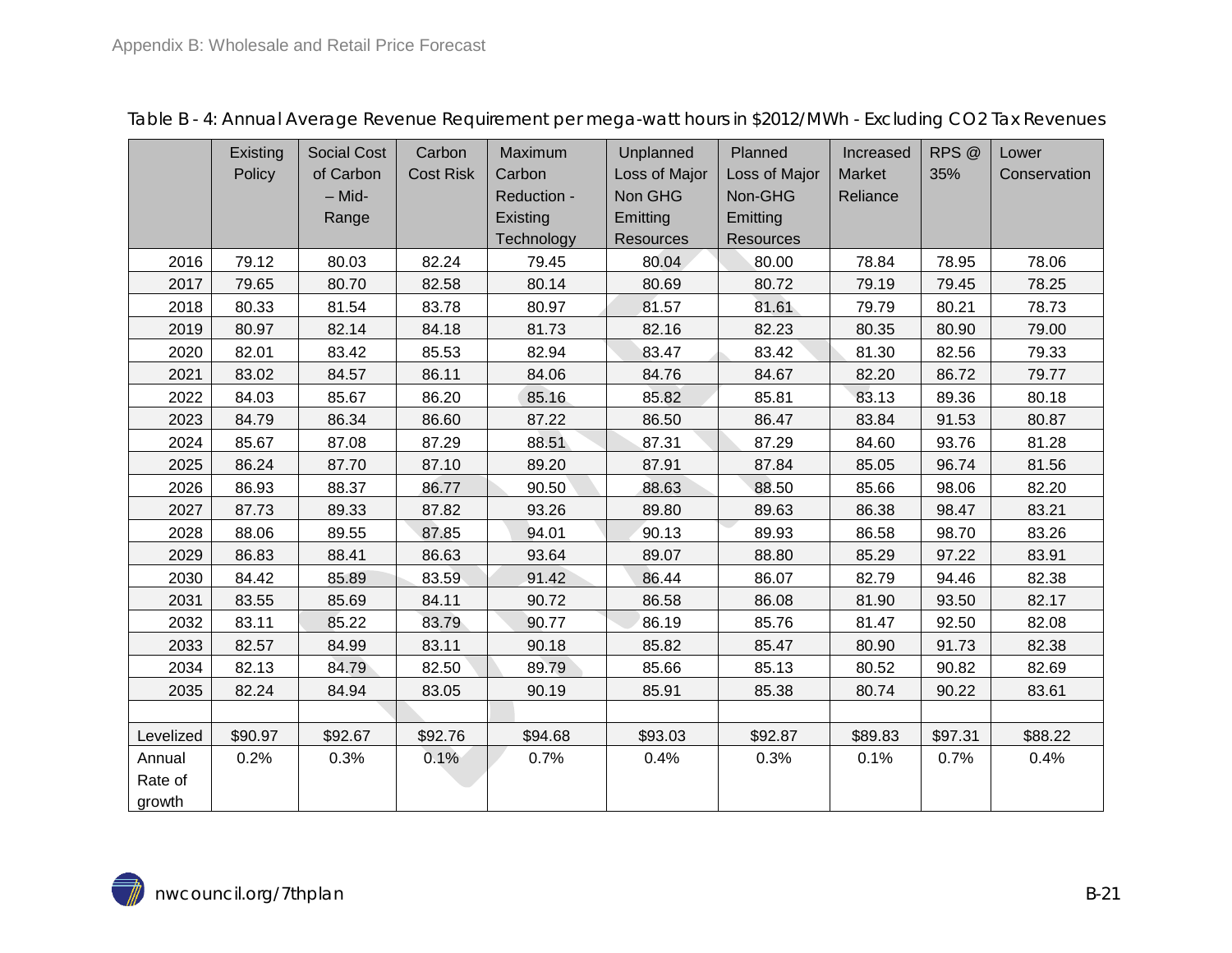<span id="page-21-0"></span>

|                    | Existing | <b>Social Cost</b> | Carbon      | Maximum     | Unplanned        | Planned          |               | RPS <sup>@</sup> | Lower        |
|--------------------|----------|--------------------|-------------|-------------|------------------|------------------|---------------|------------------|--------------|
|                    | Policy   | of Carbon          | Cost        | Carbon      | Loss of          | Loss of          | Increased     | 35%              | Conservation |
|                    |          | - Mid-             | <b>Risk</b> | Reduction - | <b>Major Non</b> | Major Non-       | <b>Market</b> |                  |              |
|                    |          | Range              |             | Existing    | <b>GHG</b>       | <b>GHG</b>       | Reliance      |                  |              |
|                    |          |                    |             | Technology  | Emitting         | Emitting         |               |                  |              |
|                    |          |                    |             |             | <b>Resources</b> | <b>Resources</b> |               |                  |              |
| 2016               | 79.12    | 86.29              | 82.24       | 79.45       | 86.31            | 86.32            | 78.84         | 78.95            | 78.06        |
| 2017               | 79.65    | 87.12              | 82.58       | 80.14       | 87.14            | 87.30            | 79.19         | 79.45            | 78.25        |
| 2018               | 80.33    | 87.98              | 83.78       | 80.97       | 88.11            | 88.21            | 79.79         | 80.21            | 78.73        |
| 2019               | 80.97    | 88.76              | 84.77       | 81.73       | 88.94            | 89.07            | 80.35         | 80.90            | 79.00        |
| 2020               | 82.01    | 90.25              | 87.86       | 82.94       | 90.50            | 90.59            | 81.30         | 82.56            | 79.33        |
| 2021               | 83.02    | 91.18              | 89.40       | 84.06       | 91.57            | 91.52            | 82.20         | 86.72            | 79.77        |
| 2022               | 84.03    | 92.13              | 89.95       | 85.16       | 92.50            | 92.67            | 83.13         | 89.36            | 80.18        |
| 2023               | 84.79    | 93.00              | 90.98       | 87.22       | 93.44            | 93.57            | 83.84         | 91.53            | 80.87        |
| 2024               | 85.67    | 94.04              | 92.20       | 88.51       | 94.59            | 94.71            | 84.60         | 93.76            | 81.28        |
| 2025               | 86.24    | 94.71              | 92.30       | 89.20       | 95.28            | 95.36            | 85.05         | 96.74            | 81.56        |
| 2026               | 86.93    | 95.22              | 91.82       | 90.50       | 95.84            | 95.97            | 85.66         | 98.06            | 82.20        |
| 2027               | 87.73    | 96.26              | 92.80       | 93.26       | 97.15            | 97.11            | 86.38         | 98.47            | 83.21        |
| 2028               | 88.06    | 96.53              | 92.91       | 94.01       | 97.60            | 97.56            | 86.58         | 98.70            | 83.26        |
| 2029               | 86.83    | 95.56              | 91.90       | 93.64       | 96.70            | 96.60            | 85.29         | 97.22            | 83.91        |
| 2030               | 84.42    | 93.22              | 88.96       | 91.42       | 94.48            | 94.10            | 82.79         | 94.46            | 82.38        |
| 2031               | 83.55    | 92.96              | 89.51       | 90.72       | 94.45            | 93.96            | 81.90         | 93.50            | 82.17        |
| 2032               | 83.11    | 92.86              | 89.28       | 90.77       | 94.57            | 94.17            | 81.47         | 92.50            | 82.08        |
| 2033               | 82.57    | 92.83              | 88.81       | 90.18       | 94.40            | 93.99            | 80.90         | 91.73            | 82.38        |
| 2034               | 82.13    | 92.81              | 88.09       | 89.79       | 94.54            | 93.90            | 80.52         | 90.82            | 82.69        |
| 2035               | 82.24    | 93.61              | 88.86       | 90.19       | 95.52            | 94.87            | 80.74         | 90.22            | 83.61        |
|                    |          |                    |             |             |                  |                  |               |                  |              |
| Levelized          | \$90.97  | \$100.22           | \$96.56     | \$94.68     | \$100.97         | \$100.91         | \$89.83       | \$97.31          | \$88.22      |
| <b>Annual Rate</b> | 0.2%     | 0.4%               | 0.4%        | 0.7%        | 0.5%             | 0.5%             | 0.1%          | 0.7%             | 0.4%         |
| of growth          |          |                    |             |             |                  |                  |               |                  |              |
|                    |          |                    |             |             |                  |                  |               |                  |              |

Table B - 5: Annual Average Revenue Requirement per mega-watt hours in \$2012/MWh - Including CO2 Cost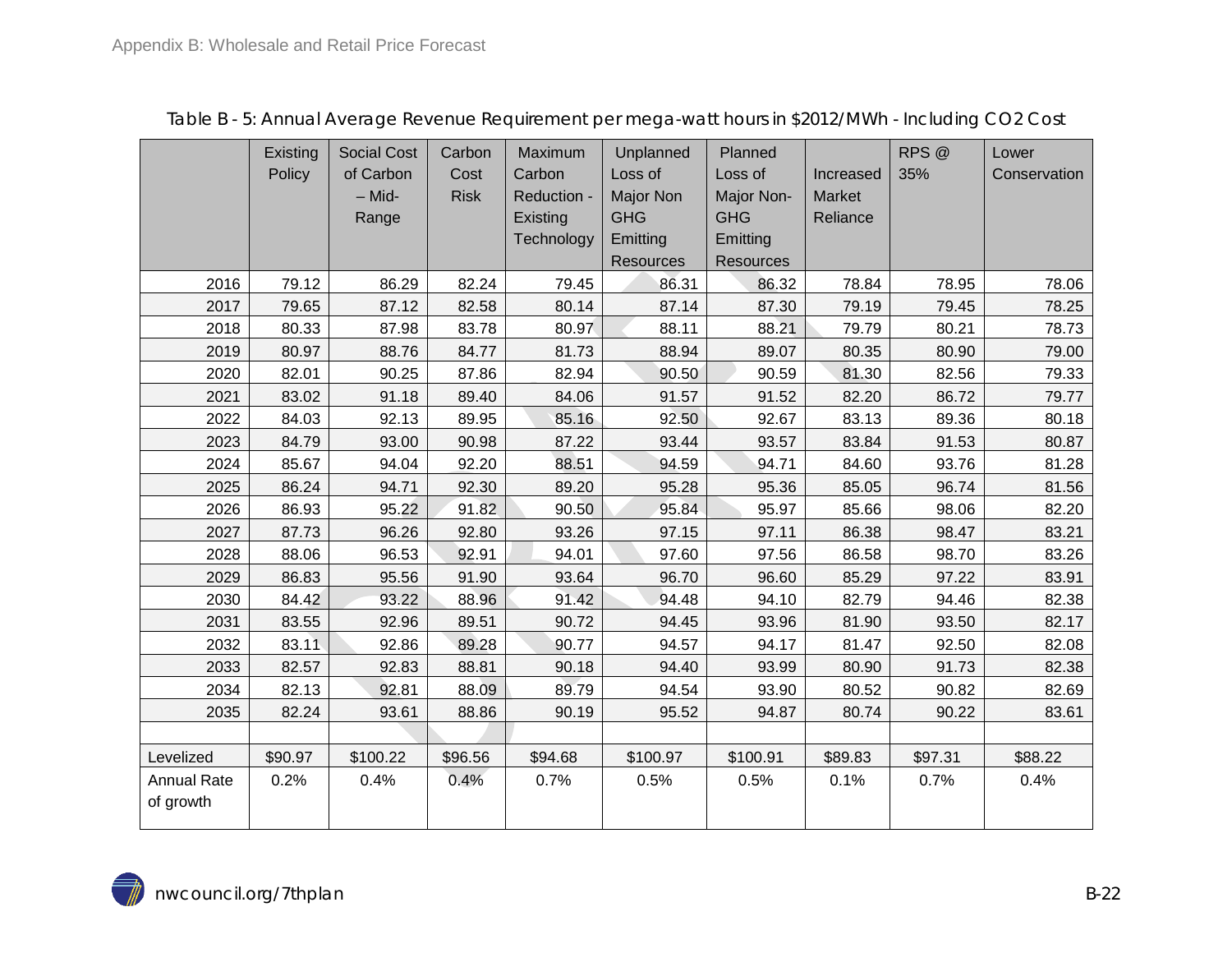Comparison of annual electric revenues collected in the region, for the past 24 years, with the forecasted future revenue requirement is presented in the Figure B-12. To make the comparison across time appropriate all costs were first converted to 2012 dollars and then indexed so that 2012 has an index value of 100. Between 1990 and 2012, Northwest power systems revenue requirement increased by approximately 27 index points. In the future period, the revenue requirement is expected to increase from an index of 100 points to 110 to 120 points, depending on how  $CO<sub>2</sub>$  tax revenues are incorporated into the revenue requirement. The future increase in average revenue requirement per megawatt-hour is anticipated to be less than historic experience under the Carbon Cost Risk scenario with or without consideration of CO2 tax revenues.



<span id="page-22-1"></span>Figure B - 12: Comparison of Historic Revenue Collected and Future Revenue Requirement Indexed to 2012

### <span id="page-22-0"></span>Calculated Monthly Bills

Representative residential average monthly bills were estimated using the total revenue requirements calculated earlier. The residential sector's share of those annual revenue requirements was estimated at 47 percent based on the most recent data. To compute average monthly residential bills 47 percent of future revenue requirements were divided by the projected number of households in future years and then again by 12 to arrive at monthly bills per household. The results of those calculations are shown in Tables B-6 and B-7.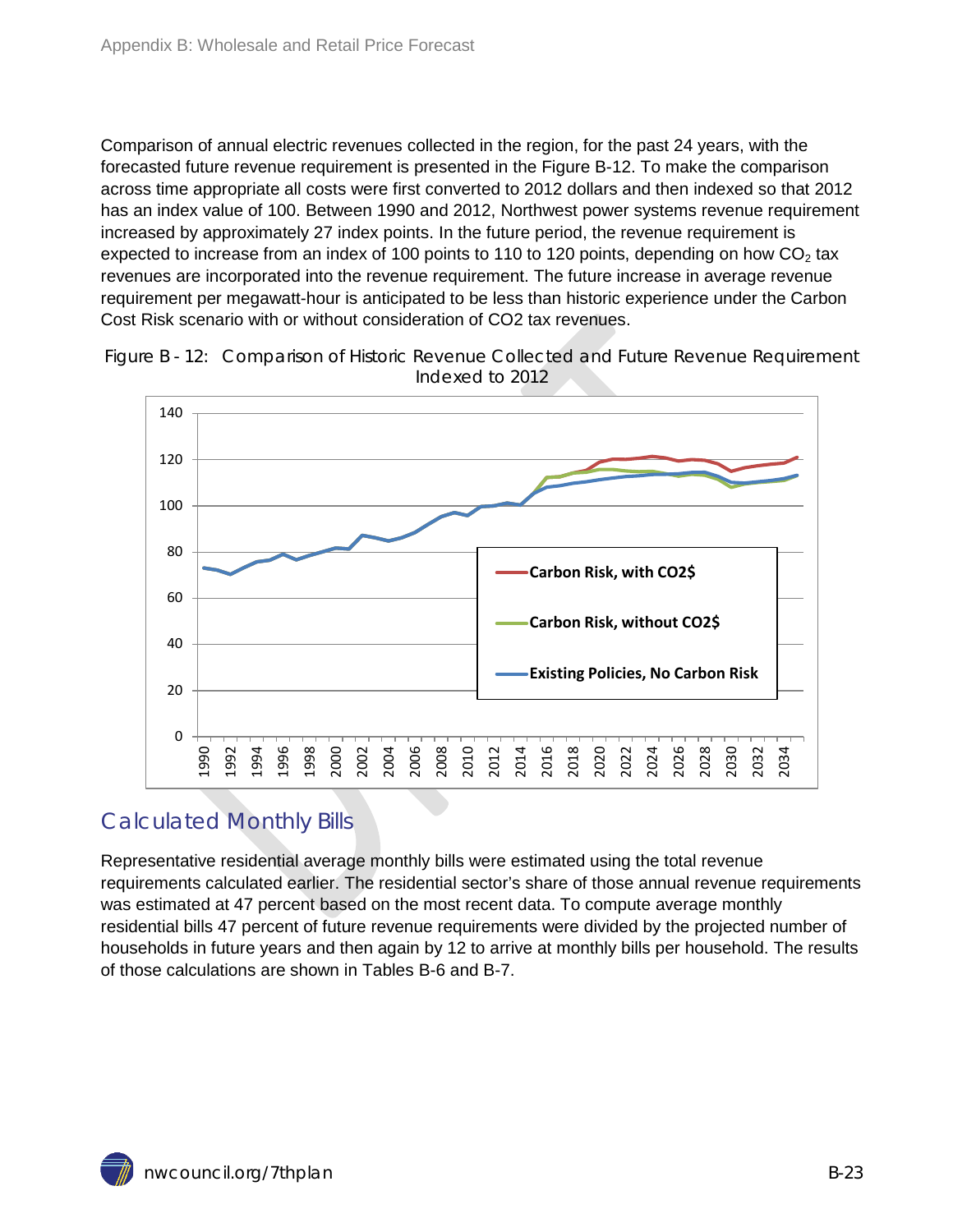#### Table B - 6: Average Residential Bills for Least Cost Resource Strategy by Scenario – CO2 Tax Revenues Excluded

<span id="page-23-1"></span><span id="page-23-0"></span>

|           | Existing |              | Social  | Carbon           |     | Maximum                   |     | Unplanned     |     | <b>Planned Loss</b> |     | Increased      |      | RPS @ 35%    |      | Lower          |     |
|-----------|----------|--------------|---------|------------------|-----|---------------------------|-----|---------------|-----|---------------------|-----|----------------|------|--------------|------|----------------|-----|
|           | Policy   |              | Cost of | <b>Cost Risk</b> |     | Carbon                    |     | Loss of Major |     | of Major Non-       |     | Market         |      | Conservation |      |                |     |
|           |          |              | Carbon- |                  |     | Reduction -               |     | Non GHG       |     | <b>GHG Emitting</b> |     | Reliance       |      |              |      |                |     |
|           |          |              | Mid-    |                  |     | Existing                  |     | Emitting      |     | <b>Resources</b>    |     |                |      |              |      |                |     |
|           |          |              | Range   |                  |     | Technology                |     | Resources     |     |                     |     |                |      |              |      |                |     |
| 2016      | \$87     | \$           | 88      | \$               | 91  | \$                        | 88  | \$            | 88  | \$                  | 88  | \$             | 87   | \$           | 87   | \$             | 86  |
| 2017      | \$88     | \$           | 89      | \$               | 91  | \$                        | 89  | \$            | 89  | \$                  | 89  | \$             | 88   | \$           | 88   | $\mathfrak{P}$ | 87  |
| 2018      | \$89     | \$           | 91      | \$               | 93  | \$                        | 90  | $\frac{1}{2}$ | 91  | \$                  | 91  | $\mathfrak{S}$ | 89   | \$           | 89   | \$             | 88  |
| 2019      | \$90     | \$           | 91      | \$               | 94  | \$                        | 91  | \$            | 91  | \$                  | 91  | \$             | 90   | \$           | 90   | \$             | 89  |
| 2020      | \$91     | \$           | 92      | \$               | 95  | \$                        | 92  | \$            | 92  | \$                  | 92  | \$             | 91   | \$           | 92   | \$             | 90  |
| 2021      | \$92     | \$           | 93      | \$               | 95  | \$                        | 93  | \$            | 94  | \$                  | 94  | \$             | 91   | \$           | 97   | \$             | 90  |
| 2022      | \$93     | \$           | 94      | \$               | 95  | \$                        | 94  | \$            | 94  | \$                  | 95  | \$             | 92   | \$           | 99   | \$             | 91  |
| 2023      | \$94     | \$           | 95      | \$               | 95  | \$                        | 96  | \$            | 95  | \$                  | 95  | \$             | 93   | \$           | 101  | \$             | 92  |
| 2024      | \$94     | \$           | 95      | \$               | 96  | \$                        | 97  | \$            | 95  | \$                  | 95  | \$             | 93   | \$           | 104  | \$             | 93  |
| 2025      | \$95     | \$           | 95      | \$               | 95  | \$                        | 97  | \$            | 96  | \$                  | 96  | \$             | 94   | \$           | 107  | \$             | 94  |
| 2026      | \$95     | \$           | 96      | $\mathsf{\$}$    | 94  | $\frac{1}{2}$             | 98  | \$            | 96  | \$                  | 96  | \$             | 94   | \$           | 108  | \$             | 95  |
| 2027      | \$96     | \$           | 97      | \$               | 95  | \$                        | 101 | \$            | 97  | \$                  | 97  | \$             | 95   | \$           | 109  | \$             | 96  |
| 2028      | \$96     | \$           | 97      | \$               | 95  | \$                        | 102 | \$            | 97  | \$                  | 97  | \$             | 95   | \$           | 109  | \$             | 97  |
| 2029      | \$95     | \$           | 96      | \$               | 94  | \$                        | 102 | \$            | 96  | \$                  | 96  | \$             | 94   | \$           | 108  | \$             | 98  |
| 2030      | \$93     | $\mathbb{S}$ | 94      | \$               | 91  | $\boldsymbol{\mathsf{S}}$ | 100 | $\frac{1}{2}$ | 94  | \$                  | 94  | \$             | 92   | \$           | 105  | \$             | 97  |
| 2031      | \$93     | \$           | 94      | \$               | 93  | \$                        | 100 | \$            | 95  | \$                  | 95  | \$             | 92   | \$           | 106  | \$             | 98  |
| 2032      | \$94     | \$           | 95      | \$               | 94  | \$                        | 102 | \$            | 96  | \$                  | 96  | \$             | 93   | \$           | 106  | \$             | 99  |
| 2033      | \$95     | \$           | 96      | \$               | 94  | \$                        | 103 | \$            | 97  | \$                  | 97  | \$             | 94   | \$           | 107  | \$             | 100 |
| 2034      | \$96     | \$           | 97      | $\sqrt{2}$       | 95  | \$                        | 104 | \$            | 98  | \$                  | 98  | \$             | 95   | \$           | 107  | \$             | 102 |
| 2035      | \$97     | \$           | 99      | \$               | 97  | \$                        | 106 | \$            | 100 | \$                  | 100 | \$             | 96   | \$           | 108  | \$             | 105 |
|           |          |              |         |                  |     |                           |     |               |     |                     |     |                |      |              |      |                |     |
| Levelized | \$101    | \$           | 102     | \$               | 103 | \$                        | 105 | \$            | 103 | \$                  | 103 | \$             | 100  | \$           | 109  | \$             | 102 |
| Annual    | 0.6%     |              | 0.6%    | 0.4%             |     | 1.0%                      |     | 0.7%          |     | 0.6%                |     |                | 0.5% |              | 1.1% | 1.0%           |     |
| Rate of   |          |              |         |                  |     |                           |     |               |     |                     |     |                |      |              |      |                |     |
| growth    |          |              |         |                  |     |                           |     |               |     |                     |     |                |      |              |      |                |     |